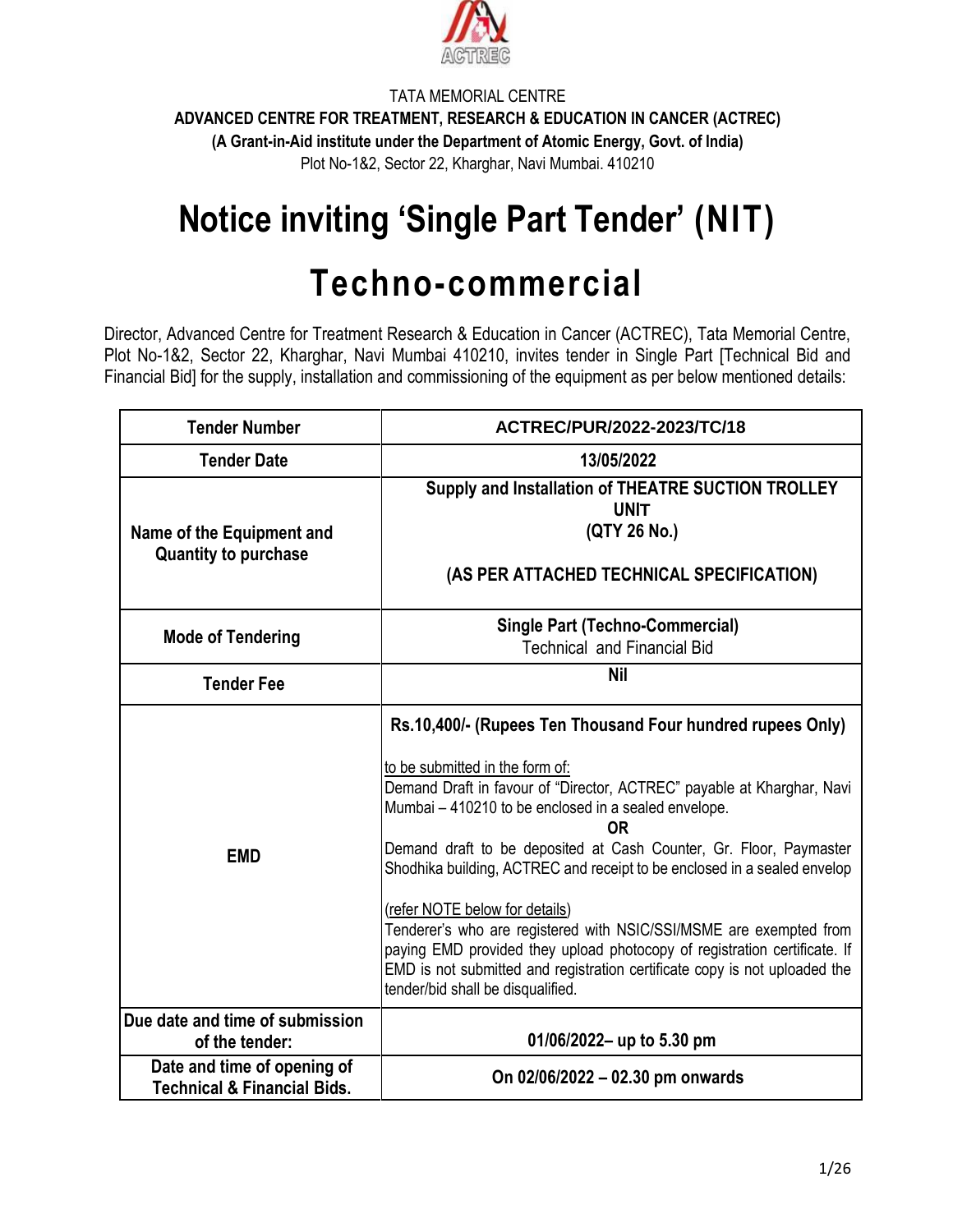

**ADVANCED CENTRE FOR TREATMENT, RESEARCH & EDUCATION IN CANCER (ACTREC)**

**(A Grant-in-Aid institute under the Department of Atomic Energy, Govt. of India)**

Plot No-1&2, Sector 22, Kharghar, Navi Mumbai. 410210

## **.2.**

## **Following documents are attached herewith as a part of NIT:**

| <b>Annexure</b>         | <b>Description of the document</b>                                                                                                                                                                                                                                                                                                                                                                                                                                              |  |  |  |  |  |
|-------------------------|---------------------------------------------------------------------------------------------------------------------------------------------------------------------------------------------------------------------------------------------------------------------------------------------------------------------------------------------------------------------------------------------------------------------------------------------------------------------------------|--|--|--|--|--|
| A                       | Eligibility criteria for the tenderer/Bidder                                                                                                                                                                                                                                                                                                                                                                                                                                    |  |  |  |  |  |
| B                       | Eligibility of the tender documents                                                                                                                                                                                                                                                                                                                                                                                                                                             |  |  |  |  |  |
| $\overline{\mathsf{c}}$ | General Terms and conditions of the tender                                                                                                                                                                                                                                                                                                                                                                                                                                      |  |  |  |  |  |
| D                       | Special conditions of the tender                                                                                                                                                                                                                                                                                                                                                                                                                                                |  |  |  |  |  |
| E                       | Instructions to the Tenderer/Bidder for submitting tender documents                                                                                                                                                                                                                                                                                                                                                                                                             |  |  |  |  |  |
| F                       | Technical specifications/Scope of supply and compliance form                                                                                                                                                                                                                                                                                                                                                                                                                    |  |  |  |  |  |
| G                       | Instructions about filling the Financial Offer form                                                                                                                                                                                                                                                                                                                                                                                                                             |  |  |  |  |  |
| $\overline{\mathsf{H}}$ | Commercial Offer form - Price Bid forms                                                                                                                                                                                                                                                                                                                                                                                                                                         |  |  |  |  |  |
| L                       | Format of Vendor capability Performa to be duly filled, signed, stamped and to be submitted<br>with the technical bid                                                                                                                                                                                                                                                                                                                                                           |  |  |  |  |  |
| $\mathsf J$             | Format of Letter of authorization from the Manufacturer/supplier to be duly filled, signed,<br>stamped and to be submitted with the technical bid                                                                                                                                                                                                                                                                                                                               |  |  |  |  |  |
| K                       | Format for Undertaking for installation, commissioning and providing training to the nominated<br>staff and replacement of spare parts / consumables and supply thereof during the warranty as<br>well as maintenance contract period, to be duly filled, signed, stamped and to be uploaded<br>with the technical bid                                                                                                                                                          |  |  |  |  |  |
| L                       | Format of NEFT/RTGS details to be duly filled, signed, stamped and to be submitted with the<br>technical bid                                                                                                                                                                                                                                                                                                                                                                    |  |  |  |  |  |
| M                       | Format of Notary affidavit on Non- Judicial Stamp Paper of Rs.100/- to be duly filled, signed,<br>stamped and to be submitted with the technical bid<br>Format for Undertaking for installation, commissioning and providing training to the nominated<br>staff and replacement of spare parts / consumables and supply thereof during the warranty as<br>well as maintenance contract period, to be duly filled, signed, stamped and to be submitted<br>with the technical bid |  |  |  |  |  |
| N                       | Format of Disclosure of existing customers to whom the supply of equipment / service was<br>made available in India to be duly filled, signed, stamped and to be submitted with the<br>technical bid                                                                                                                                                                                                                                                                            |  |  |  |  |  |
| O                       | Compliance required against OM dated 23.07.2020 issued by Ministry of Finance w.r.t<br>amendment of General Financial Rules                                                                                                                                                                                                                                                                                                                                                     |  |  |  |  |  |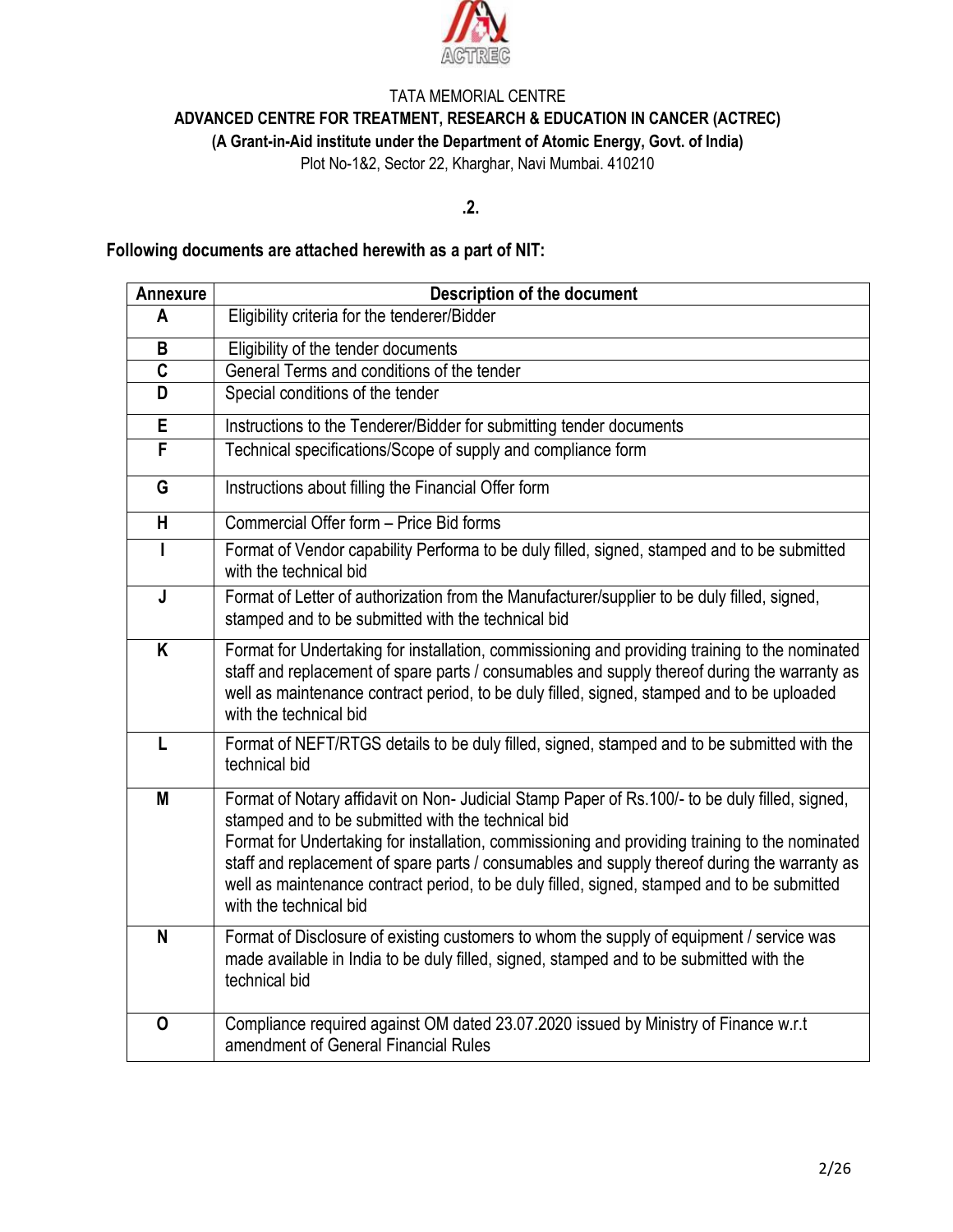

# TATA MEMORIAL CENTRE **ADVANCED CENTRE FOR TREATMENT, RESEARCH & EDUCATION IN CANCER (ACTREC) (A Grant-in-Aid institute under the Department of Atomic Energy, Govt. of India)**

Plot No-1&2, Sector 22, Kharghar, Navi Mumbai. 410210

**.3.**

Tenderers/Bidders are requested to read carefully all above mentioned documents (Annex. A to P) prior to submission of the tender. Information is asked to be filled in various formats should be properly filled and submitted along with the technical offer, of the tender/bid.

## **The bidder may contact the following officials for any clarification required:**

- 1. For Technical clarification with respect to Tendered technical specifications:
	- o Mr. S. Rajappan, Biomedical Engineer, at Tel.No:-022 68735000, 27405000 Ext. 5132.
- 2. For Commercial / Financial Terms: DCA at Tel No.: 022 68735000, 27405000 Ext. 5021 for clarification on commercial / financial terms
- 3. For tender procedure related and other tender queries: -

Purchase Dept. At Tel No: 022 68735000, 27405000 Extn.5855, 5302, 5002 & 5041

**PURCHASE OFFICER**

**For ACTREC**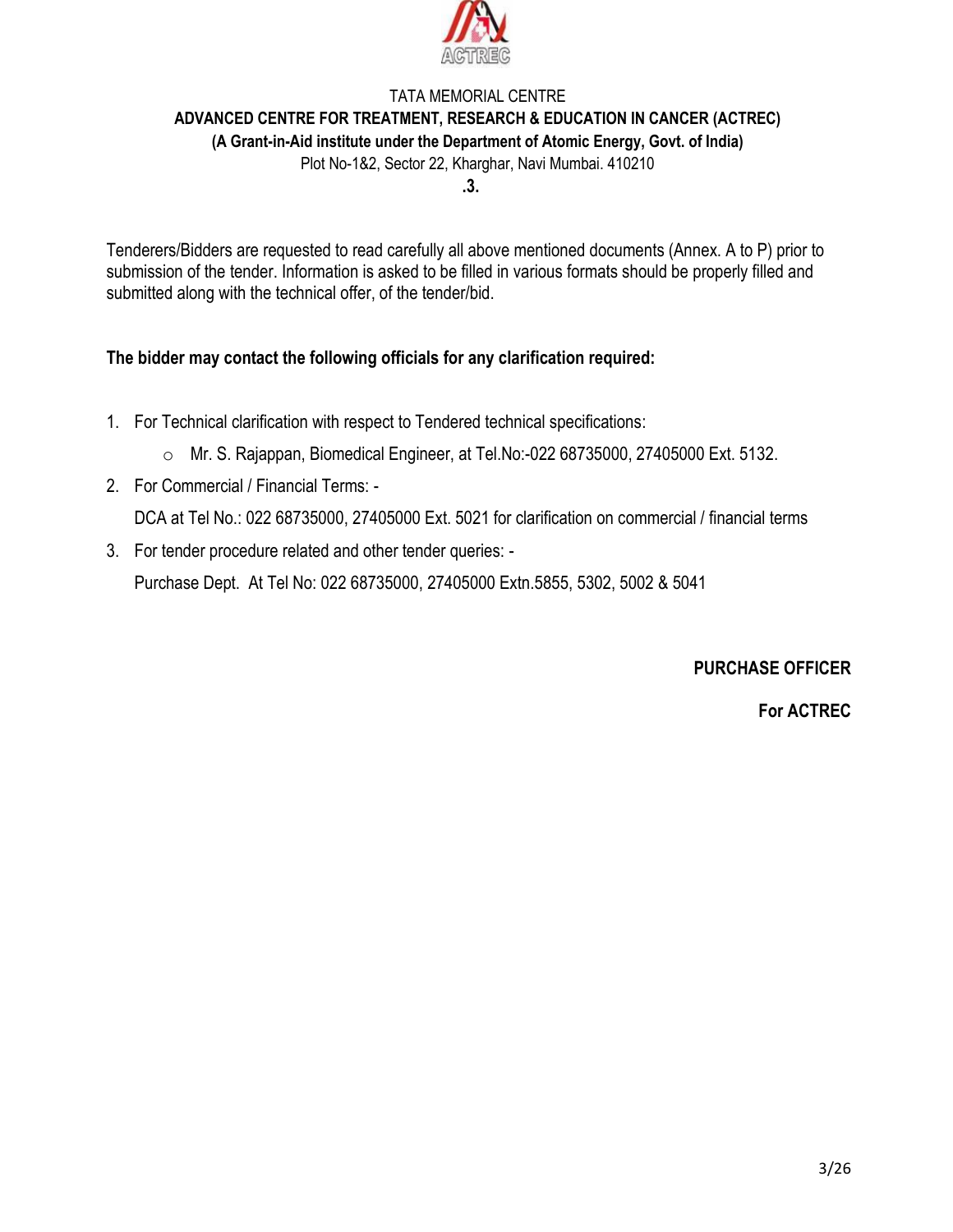

**ADVANCED CENTRE FOR TREATMENT, RESEARCH & EDUCATION IN CANCER (ACTREC)**

**(A Grant-in-Aid institute under the Department of Atomic Energy, Govt. of India)**

Plot No-1&2, Sector 22, Kharghar, Navi Mumbai. 410210

**.4.**

#### **Annexure A**

# **ELIGIBILITY CRITERIA FOR THE TENDERER/BIDDER**

#### Tenderers/Bidders confirming the following criteria will be eligible to participate in the Single Bid tender

- 1. The tenderer/Bidder should be having a legal entity either of individual/partners or a body corporate which may sue or may be sued.
- 2. The tenderer/Bidder should be competent enough to deal with the business of the tendered item technically and financially and should have adequate man-power having prescribed qualification (Skilled & Technical) required for managing the business.
- 3. The tenderer/Bidder should have necessary license under the prevailing laws of the land and competent to undertake import and export process of goods and services.
- 4. The tenderer/Bidder should have tax payment capability by producing 3 years Assessment Clearance Certificate as and when asked for in addition to PAN and TAN Number.
- 5. The tenderer/Bidder should not have been blacklisted /debarred from participating in the tender, either in government departments or in public sector undertaking
- 6. The tenderer/bidder should either be a manufacturer, or, 100% subsidiary of a foreign manufacturer in India, or, sole authorized distributor of the manufacturer, or, one of the direct authorized distributors of the manufacturer.
- 7. Bids of tenderers/bidders not confirming to any of the above mentioned criteria are liable to be rejected.
- 8. Eligibility criteria as per OM Dated 23.07.2020 (Copy uploaded separately) issued by MoF w.r.t amendment of GFR
	- a. Any bidder from a country which shares a land border with India will be eligible to bid inthis tender only **f** the bidder is registered with the Competent Authority.
	- b. "Bidder" (including the term 'tenderer', 'consultant' or 'service provider' in certain contexts) means any person or firm or company, including any member of a consortium or joint venture (that is an association of several persons, or firms or companies),every artificial juridical person not falling in any of the descriptions of bidders stated hereinbefore, including any agency branch or office controlled by such person, participating in a procurement process.
	- c. "Bidder from a country which shares a land border with India" for the purpose of this Order means:
		- i. An entity incorporated,established or registered in such a country ; or
		- ii. A subsidiary of an entity incorporated, established or registered in such a country;  $\sigma$
		- iii. An entity substantially controlled through entities incorporated,established or registered in such a country; or
		- iv. An entity whose *beneficial owner* is situated insuch a country; or
		- v. An Indian (or other) agent of such an entity; or
		- vi. A natural person who is a citizen of such a country ; or
		- vii. A consortium or joint venture where any member of the consortiumor joint venture falls under any of the above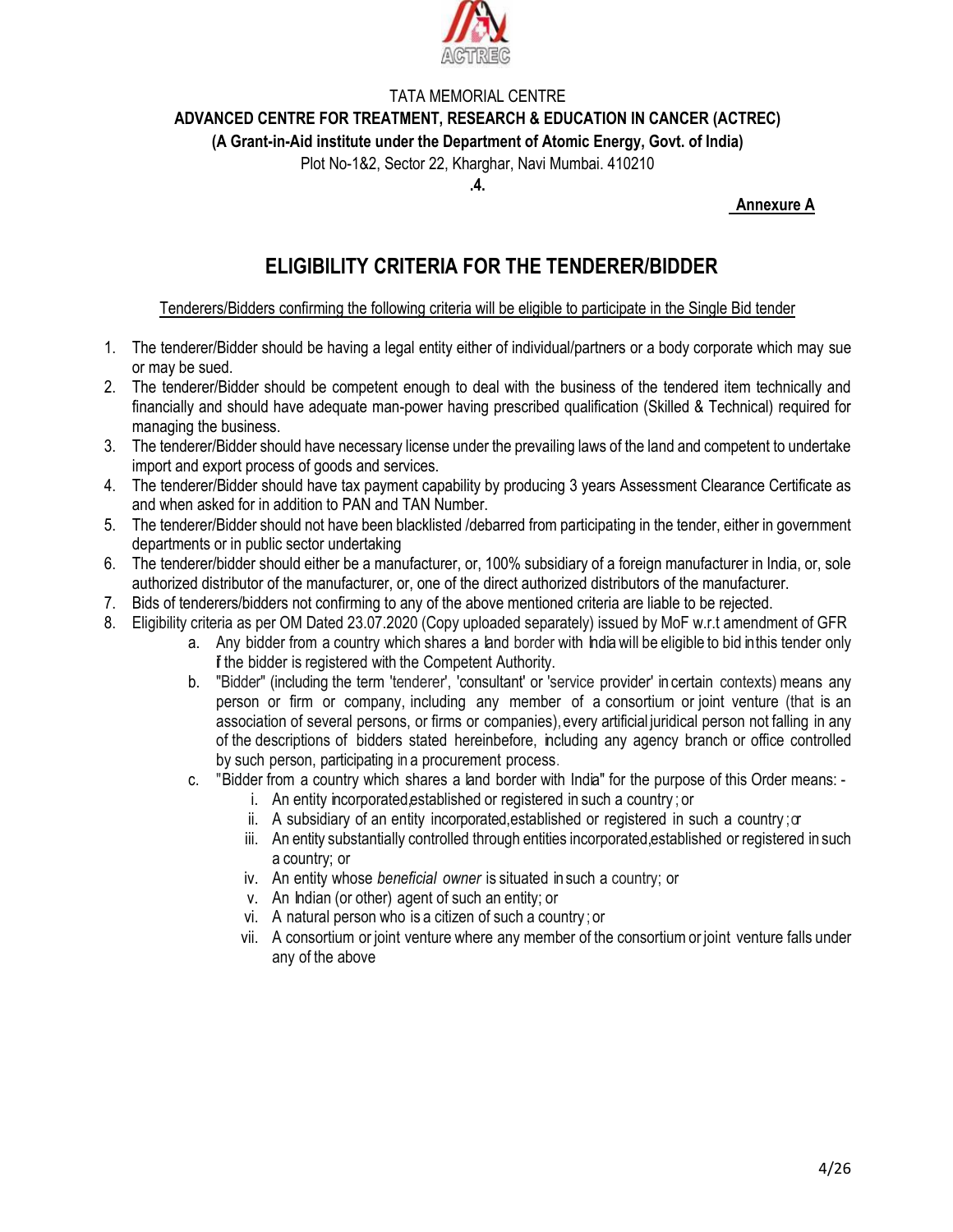

#### **ADVANCED CENTRE FOR TREATMENT, RESEARCH & EDUCATION IN CANCER (ACTREC)**

**(A Grant-in-Aid institute under the Department of Atomic Energy, Govt. of India)**

Plot No-1&2, Sector 22, Kharghar, Navi Mumbai. 410210

#### **.5.**

- d. The *beneficial owner* for the purpose of (iii) above will be as under:
	- **i. In case of a company or Limited Liability Partnership, the beneficial owner is the natural person(s), who, whether acting alone or together,or through one or more juridical person, has a controlling ownership interest or who exercises control through other means.**
		- 1. "Controlling ownership interest" means ownership of or entitlement to more than twenty-five per cent. of shares or capital or profits of the company;
		- 2. "Control" shall include the right to appoint majority of the directors or to control the management or policy decisions including by virtue of their shareholding or management rights or shareholder's agreements or votingagreements;
	- ii. In case of a partnership firm, the beneficial owner is the natural person(s) who, whether acting alone or together, or through one or more juridical person, has ownership of entitlement to more than fifteen percent of capital or profits of the partnership;
	- iii. In case of an unincorporated association or body of individuals, the beneficial owner is the natural person(s), who , whether acting alone or together, or through one or more juridical person, has ownership of or entitlement to more than fifteen percent of the property or capital or profits of such association or body of individuals;
	- iv. Where no natural person is identified under (1) or (2) or (3) above, the beneficial owner is the relevant natural person who holds the position of senior managing official;
	- v. In case of a trust, the identification of beneficial owner(s) shall include identification of the author of the trust, the trustee, the beneficiaries with fifteen percent or more interest in the trust and any other natural person exercising ultimate effective control over the trust through a chain of control or ownership.
- e. An Agent is a person employed to do any act for another, or to represent another indealings with third person.
- *f. Applicable, if scope of requirement includes Turnkey: The successful bidder shall not be allowed to sub-contract works to any contractor from a country which shares a land border with India unless such contractor is registered with the Competent Authority.*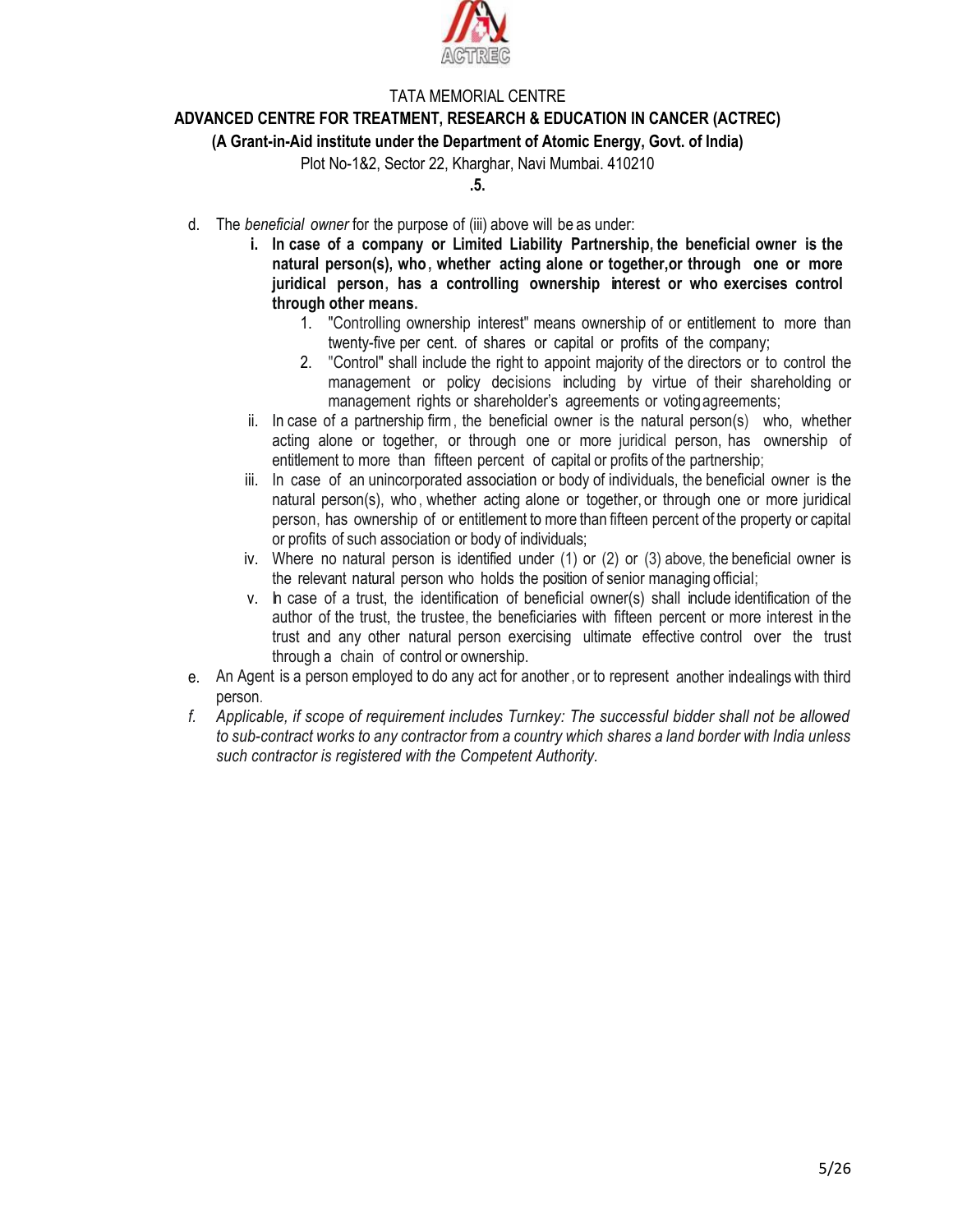

# TATA MEMORIAL CENTRE **ADVANCED CENTRE FOR TREATMENT, RESEARCH & EDUCATION IN CANCER (ACTREC) (A Grant-in-Aid institute under the Department of Atomic Energy, Govt. of India)**

Plot No-1&2, Sector 22, Kharghar, Navi Mumbai. 410210

**.6.**

### **Annexure B**

# **ELIGIBILITY OF THE TENDER DOCUMENTS**

Following are the important criteria, if not fulfilled, and then the tender may be declared as 'Unresponsive/not eligible' during initial scrutiny:

- 1. Tenders submitted after due date and time.
- 2. Tenders submitted at some other place/department at ACTREC instead of Purchase Department, ACTREC either after the due date and time, or reached some other place before due date and time but subsequently reached Purchase department, ACTREC after due date and time.
- 3. The tender is unsigned
- 4. The tender validity is shorter than the required period as asked in the tender.
- 5. The tenderer has quoted for goods manufactured by a different firm without the required Authority letter from the proposed manufacturer.
- 6. The tenderer has not agreed to give the required security deposit/performance bond, if asked.
- 7. Against the technical specifications/scope of supply as mentioned in NIT, the tenderer has not quoted for the entire requirement as specified in the schedule.
- 8. The tenderer has not agreed to special conditions of the tender.
- 9. Tenders with conditional offers.
- 10. The tenderer who has furnished incomplete, incorrect or misleading information.
- 11. The tenderer has quoted for goods manufactured by a different firm without the required Authority letter from the proposed manufacturer.
- 12. The tenderer not complying with the warranty and AMC clauses as per tender terms.
- 13. Providing GST registration Number in the vendor capability form is must

## **IMPORTANT NOTE:**

**ACTREC will not be responsible in any manner for late receipt of the tenders for whatsoever reason.**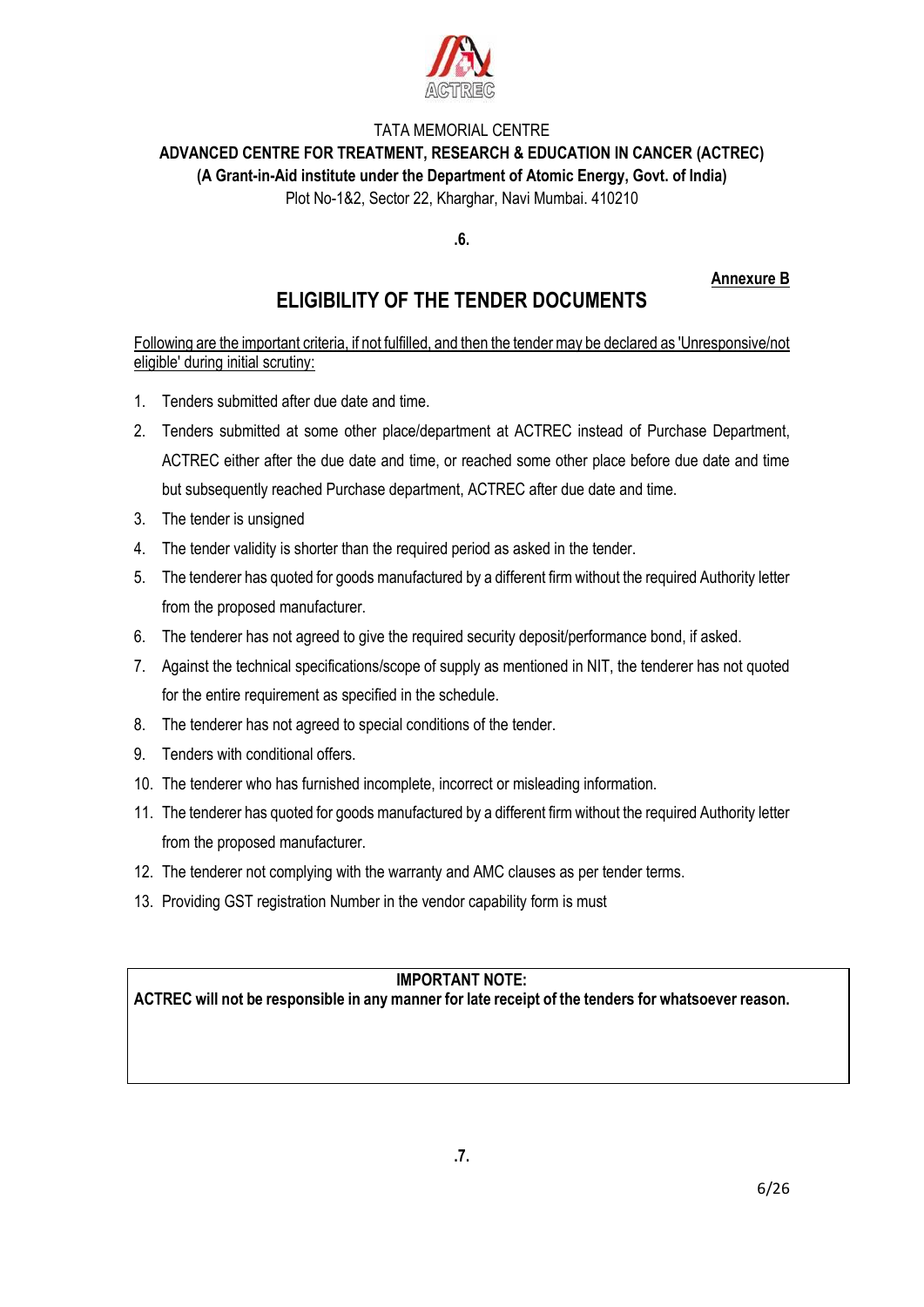

**ADVANCED CENTRE FOR TREATMENT, RESEARCH & EDUCATION IN CANCER (ACTREC)**

**(A Grant-in-Aid institute under the Department of Atomic Energy, Govt. of India)**

Plot No-1&2, Sector 22, Kharghar, Navi Mumbai. 410210

#### **Annexure C**

#### **GENERAL TERMS AND CONDITIONS OF THE TENDER**

- 1. The tenderer/bidder should furnish complete contact details such as recent phone nos., mobile nos., email id, mailing address, office address which will be in operation for a period of two years. TMC-ACTREC will send all communication preferably by e-mail. Non receipt of communication will not be our responsibility. So renderer must ensure correct and operational email ID and fax Nos. If any changes in contact details, then ensure to submit to TMC-ACTREC.
- 2. The successor / heirs in office will be responsible for the liabilities created by the tenderer / bidder in respect to the item / services offered by tenderer/bidder
- 3. The tenderer/bidder or his authorized representative will be entitled to participate in the tender opening process to take note of the proceedings of disclosure.
- 4. The tenderer/bidder will be under obligation to submit the technical specifications & Compliance of the specified item as asked in the tender documents
- 5. A complete product catalogue, literature/publication/user information paper should be submitted along with the Technical Bid along with the design, drawing etc. including the weight, volume and size of the equipment.
- 6. The tenderer/bidder may separately quote and submit for other variants including those which are working in progress and likely to be marketed in the next couple of years, if they satisfy the tender specifications/requirement for the specified item / equipment.
- 7. The tenderer/bidder will also have to certify that the equipment proposed to be supplied is not obsolete and that no new variants are likely to be marketed in the next 2 years.
- 8. The tenderer/bidder will be under obligation to provide training free of charge to the person/s deputed by the hospital for learning of operations and techniques and maintenance thereof in India or abroad as the case may be.
- 9. Compliance of National standards of the country of origin of the manufacturer should be certified by the tenderer/bidder.
- 10. The risk of loss in transit of the goods / services shall be the responsibility of the tenderer/bidder.
- 11. The tenderer/bidder will be solely responsible for the activities if found fraudulent on the part of principal to cheat or swindling the Indian public by way of advance payment or breach of terms and condition of L/C established for import of tendered item.
- 12. The tenderer/bidder will be responsible for abiding the international laws including rules relating to package etc. applicable to the item / services offered by the tenderer/bidder.
- 13. The tenderer/bidder will be responsible for ensuring that the international standards before the consignment of the item is dispatched from the godown of manufacturer of foreign origin to deliver into India at the place of the user.
- 14. The tenderer/bidder will be responsible for safe transit of the goods under proper goods insurance coverage and under standard conditions.
- 15. The tenderer/bidder should have a team comprising of experts of the line for erection, installation, commissioning and maintenance of the equipment/article tendered for use in the public interest. Kindly note that the Installation is to be done at Homi Bhabha Cancer Hospital, Varanasi
- 16. Turnkey Turnkey Site preparation requirements (wherever applicable) will be discussed after finalizing equipment with the vendor. Vendor to inspect the site before submitting the offer. Vendor to specify the scope considered. Scope should be supported with architectural interior and services drawings.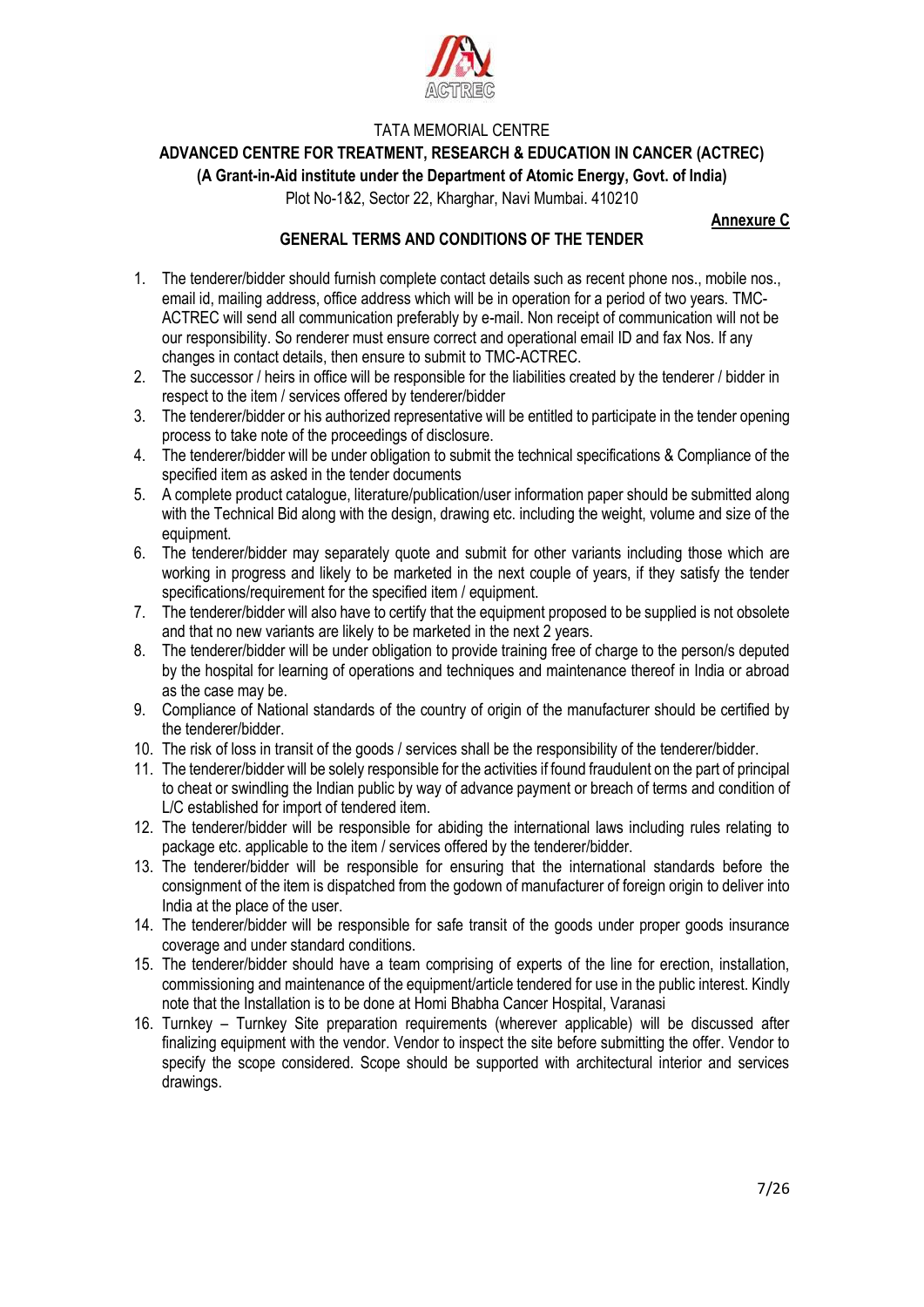

**ADVANCED CENTRE FOR TREATMENT, RESEARCH & EDUCATION IN CANCER (ACTREC)**

**(A Grant-in-Aid institute under the Department of Atomic Energy, Govt. of India)**

Plot No-1&2, Sector 22, Kharghar, Navi Mumbai. 410210

**.8.**

- 17. The tenderer/bidder should inform in advance to the Institute about the requirement for the erection, installation and commissioning indicating the additional amount of charges/expenditure by the bidder. A separate turnkey proposal shall be submitted if the supplier undertakes to modify the existing infrastructure to suit the installation of the proposed equipment. In normal course the letter of intent will include the costs of the equipment and its installation.
- 18. The tenderer/bidder will be responsible for all the consequences legal or administrative with regard to the persons involved in erection, installation, commissioning & maintenance for compensation in case of any damage occurred to them while execution of the work.
- 19. The tenderer/bidder will be under obligation to intimate to institute in advance about the assistance to be extended by the institute without involvement of expenditure or at the cost of the bidder in connection with the process of erection installation and commissioning.
- 20. The tenderer/bidder is responsible for installation and commissioning of the equipment without damaging infrastructural image/face of our building/installation site. Temporary destruction and reconstruction of existing structure in connection with the site preparation and installation of the equipment will be the vendor's responsibility. Charges/expenses involved for the same shall be borne by the supplier. If any damage takes place while the work is in progress, from any cause whatever or if any defect, shrinkage or other faults appear in the work, the tenderer/bidder shall make good the same at his own cost.
- 21. The tenderer/bidder should obtain clearance from structural consultant before starting the work (wherever applicable).
- 22. The installation certificate will have to be issued by the team of the experts and it should be countersigned by the user or Authorized person and the date on which such certificate is counter signed by will be the date from which period of warranty commence.
- 23. The successful tenderer/bidder will have to enter into an Agreement for the contract of supply, installation, commissioning and maintenance of the equipment including the supply and availability of the spare parts.
- 24. Successful tenderer/bidder will be issued with a Letter of Intent (which will be followed by a Purchase Order) if required and such bidder will be under the obligation to submit the Performance Guarantee for the stipulated period of warranty and the maintenance period by way of either deduction from the Invoice not exceeding to 3% or by way of submission of Bank Guarantee bond for the like amount.
- 25. The Indian agent / supplier shall be under obligation to ensure that the delivery of the item / equipment shall be treated as completed only on installation of the equipment on site/place decided by ACTREC and commissioning is done at the entire satisfaction of the authorized officer / user scientist. In case the equipment or the item is to be shifted from the place on which it was off-loaded to the site of installation & commissioning, it shall be the responsibility of the agency and no cost in this regard shall be payable by ACTREC. Kindly note that the Installation is to be done at Homi Bhabha Cancer Hospital, Varanasi.
- 26. The principal supplier or their Indian agent shall be responsible for making the consumable / spares available throughout the life of the equipment at the prescribed discounted rate as may be mutually agreed by the user and denial or non-supply of required consumable / spares shall render the Indian agent liable for liquidated damages under the contract.
- 27. Complete and detailed information should be provided in respect of each point specified in the technical specifications. Technical bids that are not complying the tendered technical specifications in any respect are liable to be rejected.
- 28. If the tenderer/bidder is not capable of quoting particular item/ items, tenderer/bidder should clearly mention in the Technical bid in the compliance report.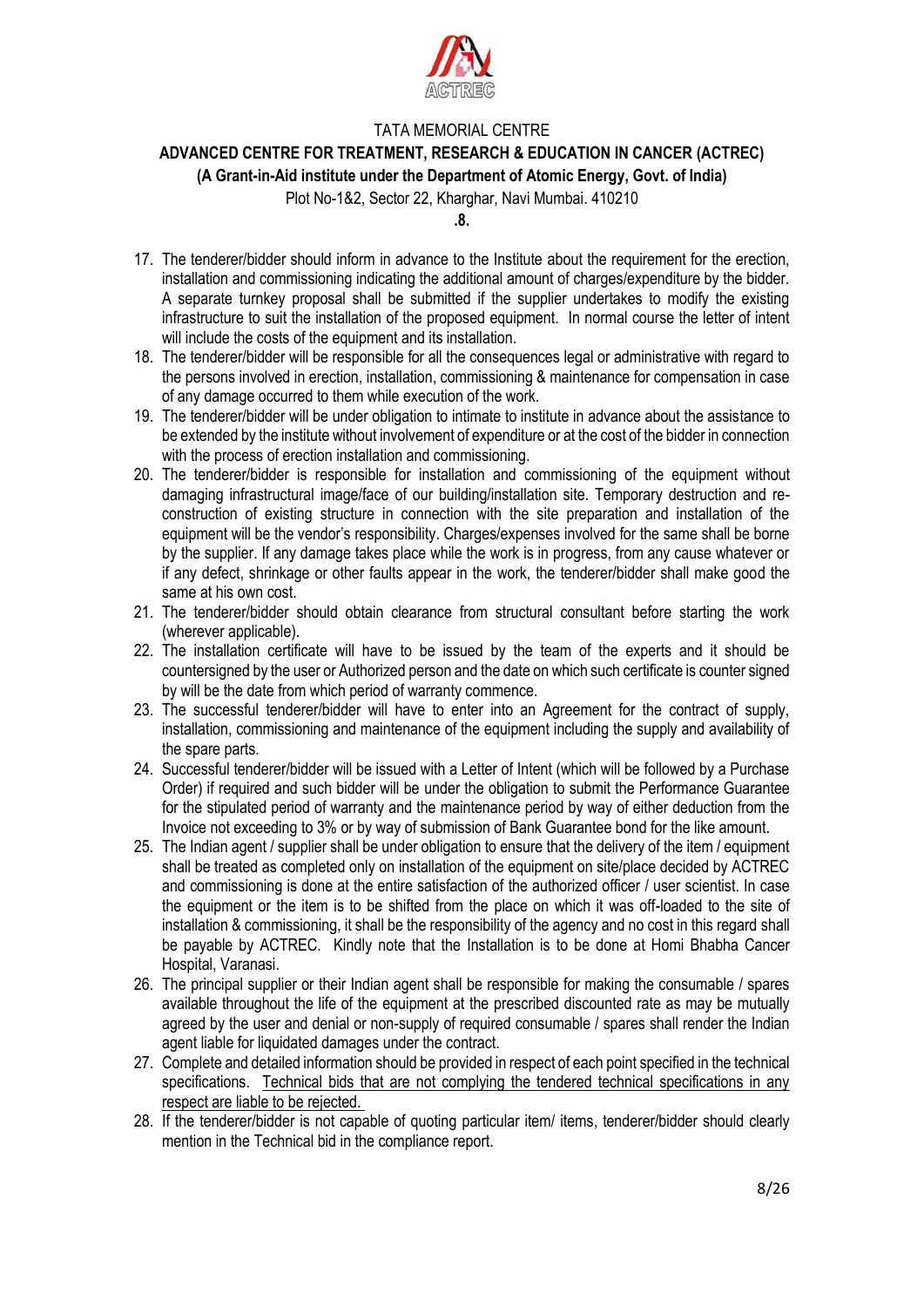

#### **ADVANCED CENTRE FOR TREATMENT, RESEARCH & EDUCATION IN CANCER (ACTREC)**

#### **(A Grant-in-Aid institute under the Department of Atomic Energy, Govt. of India)**

Plot No-1&2, Sector 22, Kharghar, Navi Mumbai. 410210

**.9.**

- 29. The tenderer/bidder has been authorized to inspect the site for installation of the equipment without payment of visiting fees to the Institute before submitting its tender, if found necessary, with prior permission.
- 30. If any dispute arises out of the transaction in any manner that shall be resolved by the sole arbitration which shall be appointed by the Director, ACTREC and in case such person is not acceptable to the supplier, Director-TMC shall be the final and sole arbitrator who shall undertake the exercise of arbitration to resolve the dispute and such award as may be given by Director-TMC shall be final and binding on both the parties.
- 31. The Indian supplier on behalf of its Principal supplier / manufacturer of foreign origin shall be under obligation to inform the user from time to time about the innovations / changes made by the manufacturing company in the technique or the program of software to be used in the equipment by way of advancement and will be free to suggest for adoption of the changes at the lowest expenditure as may be acceptable to the users.
- 32. The damages if occurred to the item / equipment during transit up to its installation and commissioning shall be taken care by the supplier / Indian agent either himself or through second party obligation by way of goods insurance to be arranged with a reputed goods insurance company preferably Indian company. In case an insurance policy taken from insurance company of foreign origin that shall be the responsibility of the supplier / agent and no obligation will be there on the part of the purchaser and every step whatever is required to be taken shall be initiated and taken by the agent. The vendor has to arrange Insurance till installation and commissioning of the equipment.
- 33. Those tenderers /bidder that have paid Security Deposit / Performance Bank Guarantee must be taken back by the vendor within 3 months of expiry period. If not collected within 3months the expired Bank Guarantee shall be destroyed.
- 34. The tenderer/bidder having their warehouses/service centre and facilitation centre in the city of Navi Mumbai / Mumbai will be desirable and advantageous for attending the calls to reduce the Down-time
- 35. The Director, ACTREC reserves the right of cancellation, adding, reducing or deferring the purchase without assigning any reason thereof and claim in this behalf in any way shall not be tenable for compensation in one way or the other. In such case the bidder will be refunded with the earnest money deposit without any payment of interest. The Director, ACTREC, on enquiry, will disclose the reasons for rejecting a tender or non issuing a tender document.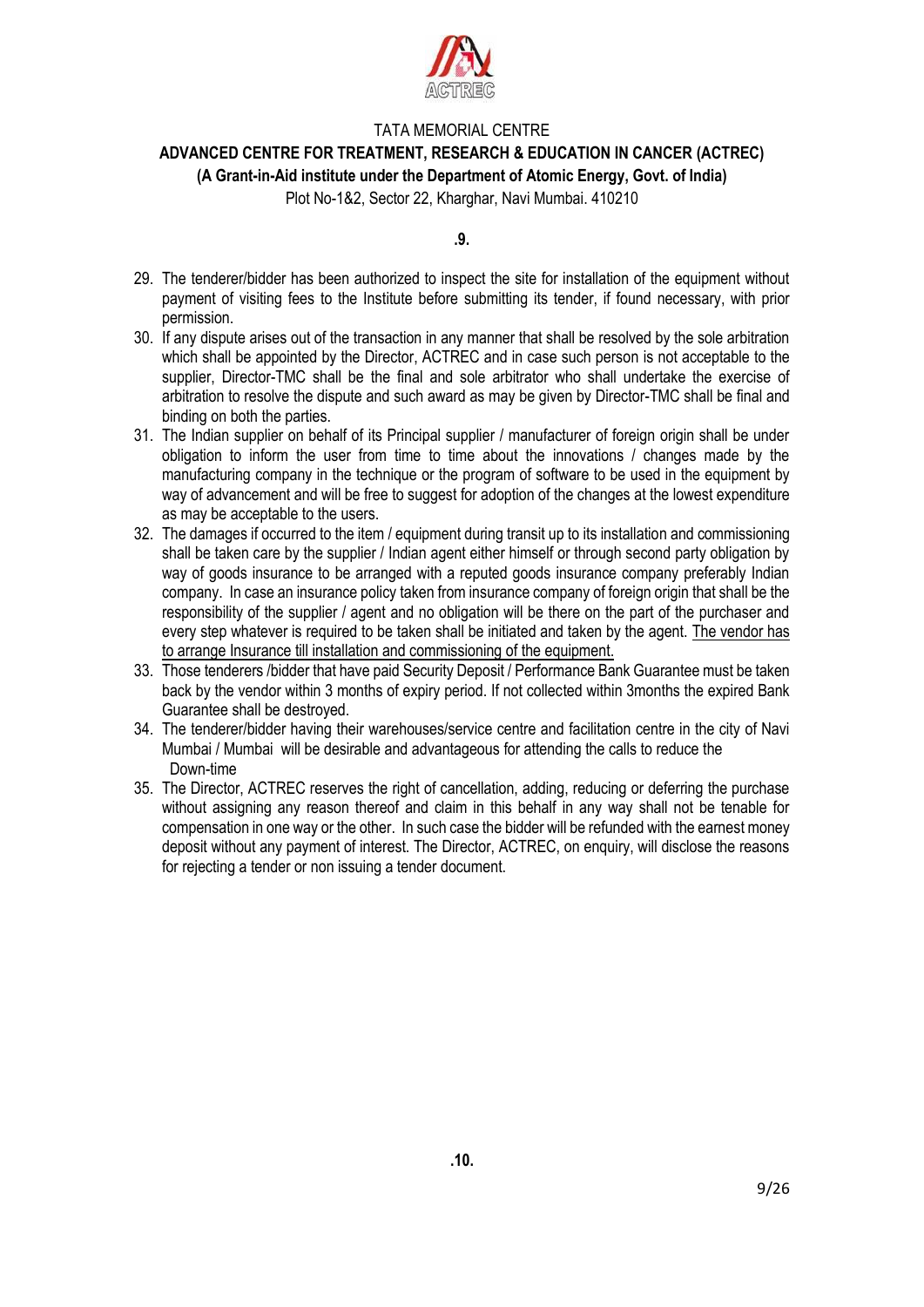

**ADVANCED CENTRE FOR TREATMENT, RESEARCH & EDUCATION IN CANCER (ACTREC)**

**(A Grant-in-Aid institute under the Department of Atomic Energy, Govt. of India)**

Plot No-1&2, Sector 22, Kharghar, Navi Mumbai. 410210

**Annexure D**

# **SPECIAL CONDITIONS OF THE TENDER**

- 1. Item / Equipment quoted shall not be a second hand/refurbished/on verge of obsolescence/outdated model. Similarly, after award of contract, the item supplied should be a newly manufactured item and not the old item already manufactured and stocked for more than 1 month.
- 2. Technical strength, expertise in after sales service and application support of the tenderer/bidder will be the one of the most important criteria for technical suitability.
- 3. Tenderer/bidder should clearly mention about compliance of the warranty and AMC/CMC terms in the technical bid as specified in the tender. Bids not fully complying with the warranty and AMC/CMC terms are liable to be disqualified.
- 4. After opening of the Technical bid, demonstration of the quoted model may have to be shown / arranged by the bidder, if requested by the Institute. Demonstration may be requested to confirm the availability of any or all technical features as mentioned/stated in the technical bid. Demonstration shall also be a part of technical evaluation process. If the bidder does not comply, such bids are liable to be disqualified.
- 5. Compliance column should be filled with relevant data, figures, range etc. as applicable. Do not just mention "YES / NO / Complied. Provide relevant supportive information, publications, catalogue, etc. Bidders providing misleading or wrong information in the technical bid are liable to be rejected. All technical claims should be printed in the technical brochure of quoted item.
- 6. If any contradictory statements /figures/information is observed in the compliance chart and technical bid, then the technical information mentioned in the product literature/brochure will be considered true and further evaluation will be done based on the information given in the product literature/brochure. Regarding the warranty and AMC/CMC terms, information quoted in the technical bid will only be taken as valid terms.
- 7. Tenderer/bidder are required to provide list of current installations in India (in the last 2-3 years) of the quoted item. Contact details of the end users like name of the end user, Organization name, contact email ID, tel. no. etc. should be provided along with the technical bid.
- 8. Past experience of the bidders in terms of quality of supplied equipments, after sales service and application support will be taken into consideration. Bidders who has unsatisfactory past experience in last 2-3 years, in terms of quality of supplied equipments, after sales service and application support, bids of such bidders may liable to be rejected.
- 9. Literature/Certificate containing the information of the life of the equipment should be submitted. These criteria are very important and to be noted as a special condition for the tender acceptance.
- 10. The replacement of defective parts during the warranty period shall be the sole responsibility of the supplier and the Indian agent will be solely responsible for replacement at their cost including the down time liquidation damage, customs duty, octroi if applicable etc. be noted as a special condition of the tender.
- 11. Replacement of 10% of spare parts in a period of first year will amount to the supply of defective equipment and the Principal Company / Indian agent shall be under obligation to replace the entire equipment at their cost. However, the Institute will facilitate the import by way of utilizing its license for Custom Duty Exemption the rest of the expenditure including transport, insurance & freight etc. shall be borne by the Indian agent. Therefore, this important condition may be noted as a special condition of the tender.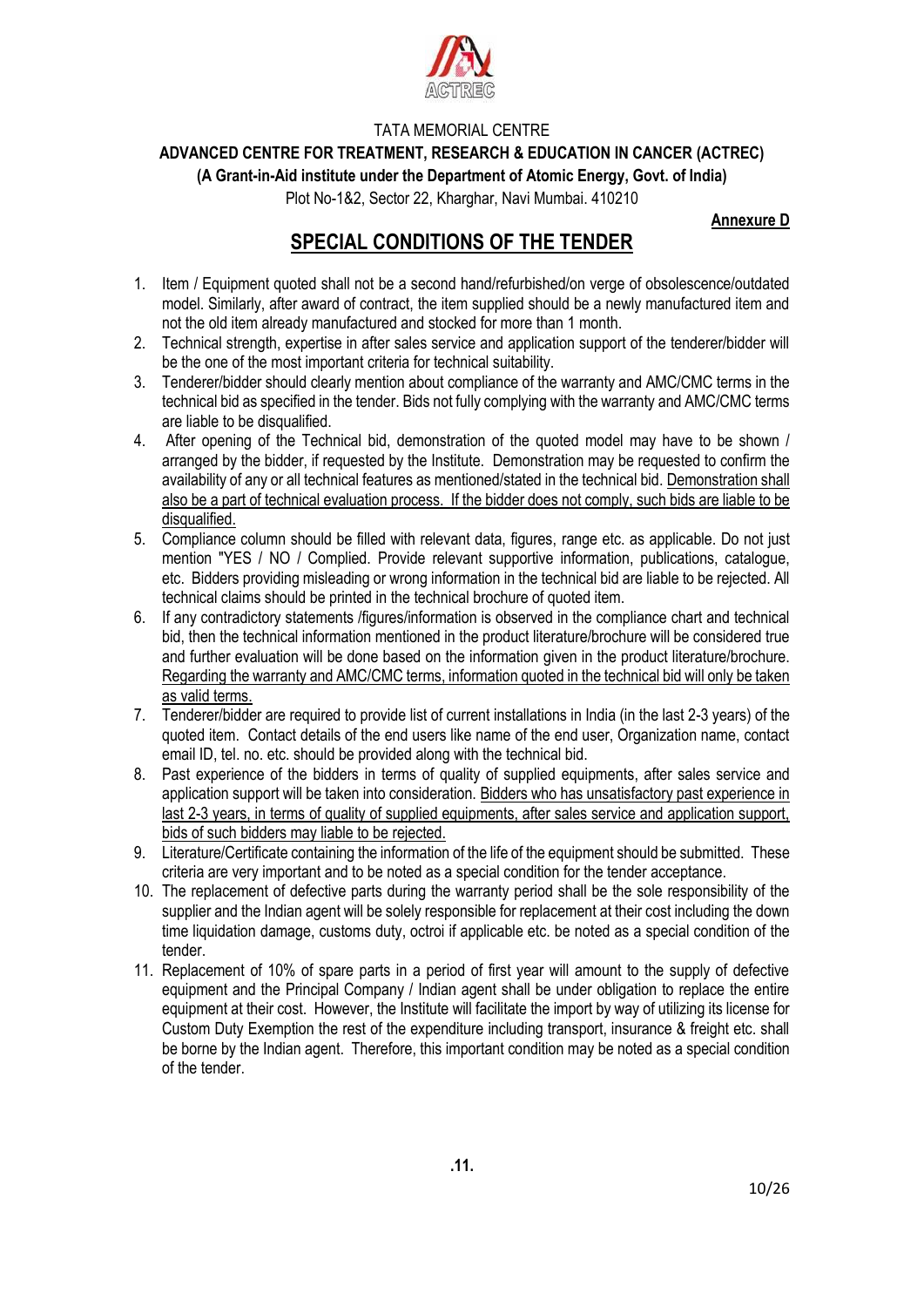

## **ADVANCED CENTRE FOR TREATMENT, RESEARCH & EDUCATION IN CANCER (ACTREC)**

#### **(A Grant-in-Aid institute under the Department of Atomic Energy, Govt. of India)**

Plot No-1&2, Sector 22, Kharghar, Navi Mumbai. 410210

- 12. If the equipment is repaired under warranty by replacing any spare part and later if re-occurrence of problem of same nature occurs and need for replacement of same spare part arises, it is also should be covered under warranty.
- 13. The lowest financial offer amongst the technically qualified offers will only be considered for further process.
- 14. To arrive at L1 vendor/ lowest offerer Total cost of the goods inclusive of all items as per mentioned in the scope of supply, inclusive of all applicable duties/ taxes/ transportation charges, installation charges, other statutory levies and inclusive of Warranty and AMC/CMC charges as per tender (after subtracting buyback charges (if any, wherever applicable, if mentioned in the NIT). Exchange rate will be taken at the beginning of the month of opening of financial bids.
- 15. Buyback price is also taken into account while calculating L1, if specifically asked for. Buyback price should be quoted separately so that in case of a decision not to buyback any of them the same can be effected. TMC reserves the right to accept buyback for all or any of the existing equipments. (If applicable)
- 16. The requirement of network facility is different for every equipment. Attach the separate annexure as per the requirement of installation site and vendors to visit the site before submission of tender documents. We need open network facility that has free talk with all available machines. (If applicable)
- 17. TMC ACTREC reserves the right to purchase all OR any of the quantities tendered.
- 18. Rules & regulations of TMC will be part of contract.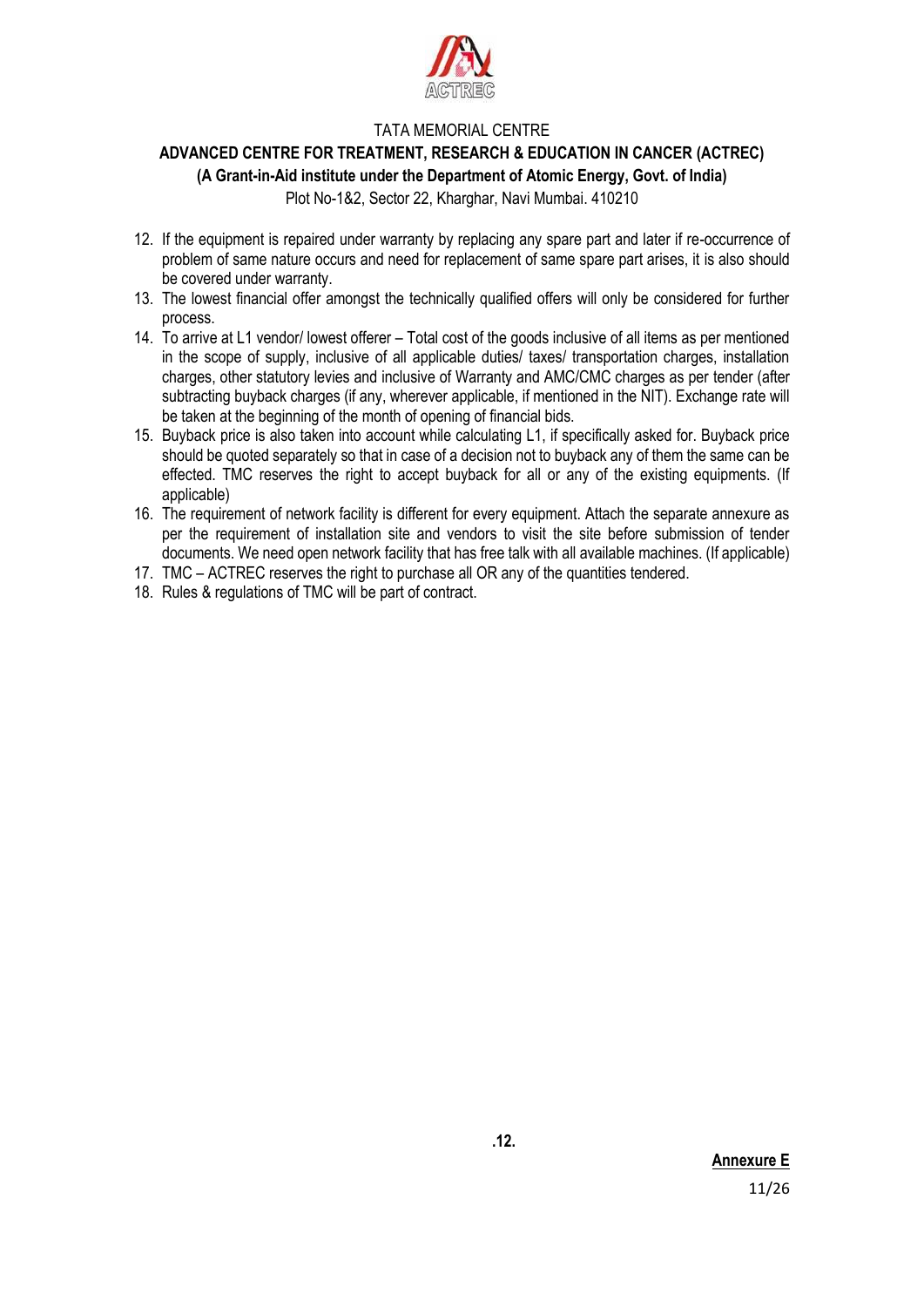

**ADVANCED CENTRE FOR TREATMENT, RESEARCH & EDUCATION IN CANCER (ACTREC)**

**(A Grant-in-Aid institute under the Department of Atomic Energy, Govt. of India)**

Plot No-1&2, Sector 22, Kharghar, Navi Mumbai. 410210

# **INSTRUCTIONS TO THE TENDERER/BIDDER FOR SUBMITTING THE TENDER DOCUMENTS**

- 1. Tenders are to be submitted in sealed envelopes super scribed with tender number, due date and time and clearly mentioning the name and address of the tenderer.
- 2. Technical Bid and Financial Bid should be kept in two separate sealed covers and both these covers again to be put in a single sealed cover and are required to be submitted within the specified due date and time.
- 3. Tenders should be submitted at the Purchase Department, 3rd floor, Paymaster Shodhika building, ACTREC, Sector 22, Kharghar, Navi Mumbai – 410210 on or before due date and time as specified in the notice inviting tender.
- 4. Technical Bids will be opened as per tender opening date and time specified in the notice inviting tender, in the presence of the attending bidders.
- 5. Both the bids (technical & financial bid) will be opened on the same date.
- 6. Each and every page of the technical offer as well as the financial offer to be signed by the bidder. No overwriting is permissible and such document having correction is liable to be rejected. However, cutting will be permissible on attestation by the authorized person
- 7. The tenderer /contractor/company should furnish Annexures J to R as per format along with tender technical bid. Format of annexures must be as per the details mentioned above. Any changes in the text matter are not accepted and TMC-ACTREC reserves the right to reject such offers.
- 8. The bidder should provide Service Tax No. and License No. as may be required for manufacturing of item and/or import from foreign origin.
- 9. Experienced bidder should attach certificate of their past experience in support of their capability in the field of dealing with the item tendered.
- *10.* . Foreign agencies should provide declaration as per following format:
	- *a. They have a Permanent Establishment or dependent agent in India or not.*
	- *b. TRC (Tax Residential Certificate) of foreign party (Principals)*
	- *c. PAN No. of the foreign agency*
	- *d.* **Certificate of country of origin of the goods & services offered, to be confirmed by a Certificate of origin at the time of shipment.**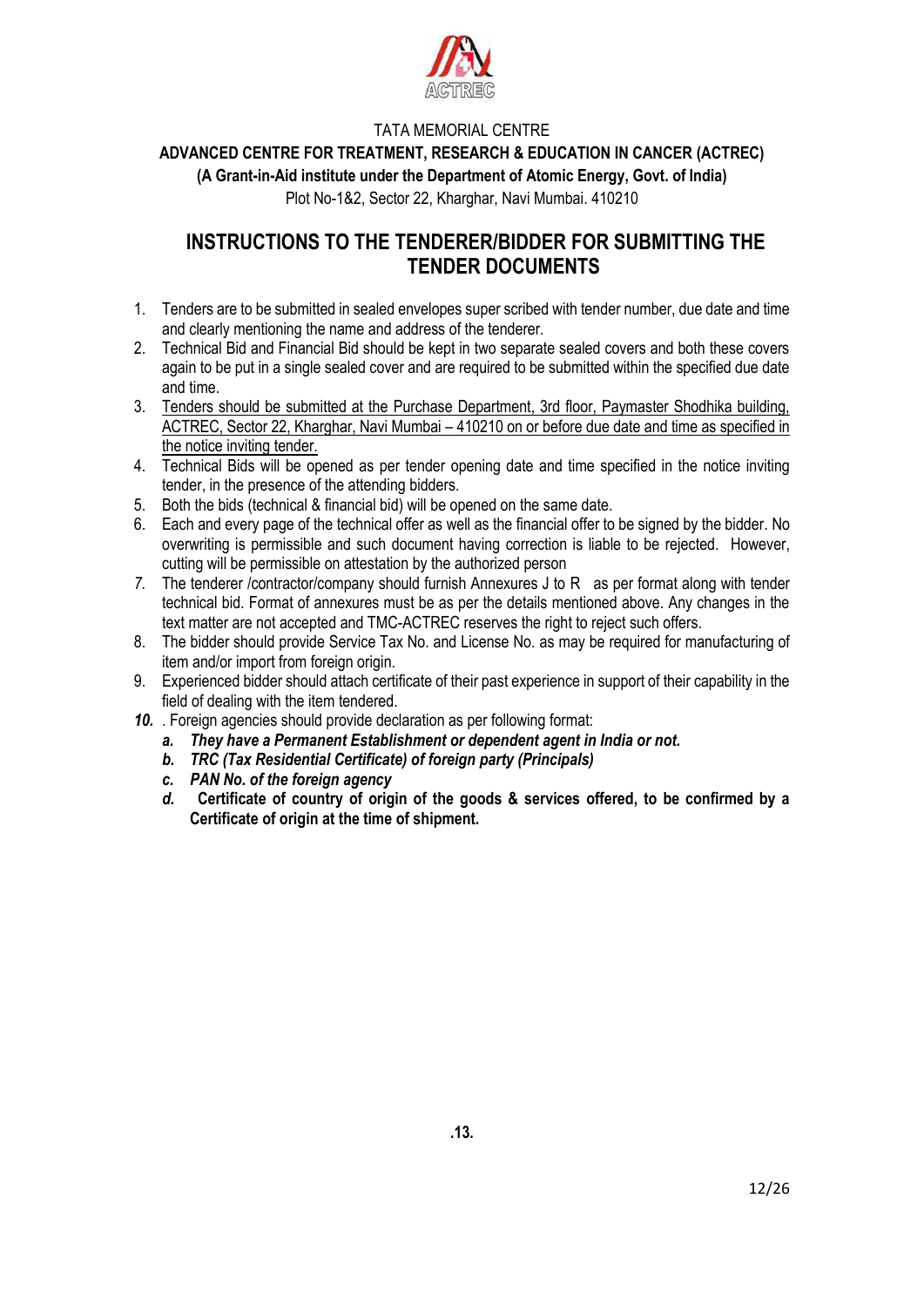

**Annexure F**

# **TECHNICAL OFFER**

# **Tender number: ACTREC/PUR/2022-2023/TC/18**

## **Name of the Equipment: Supply and Installation THEATRE SUCTION TROLLEY UNIT (QTY 26 No.)**

**As per attached technical specification separately**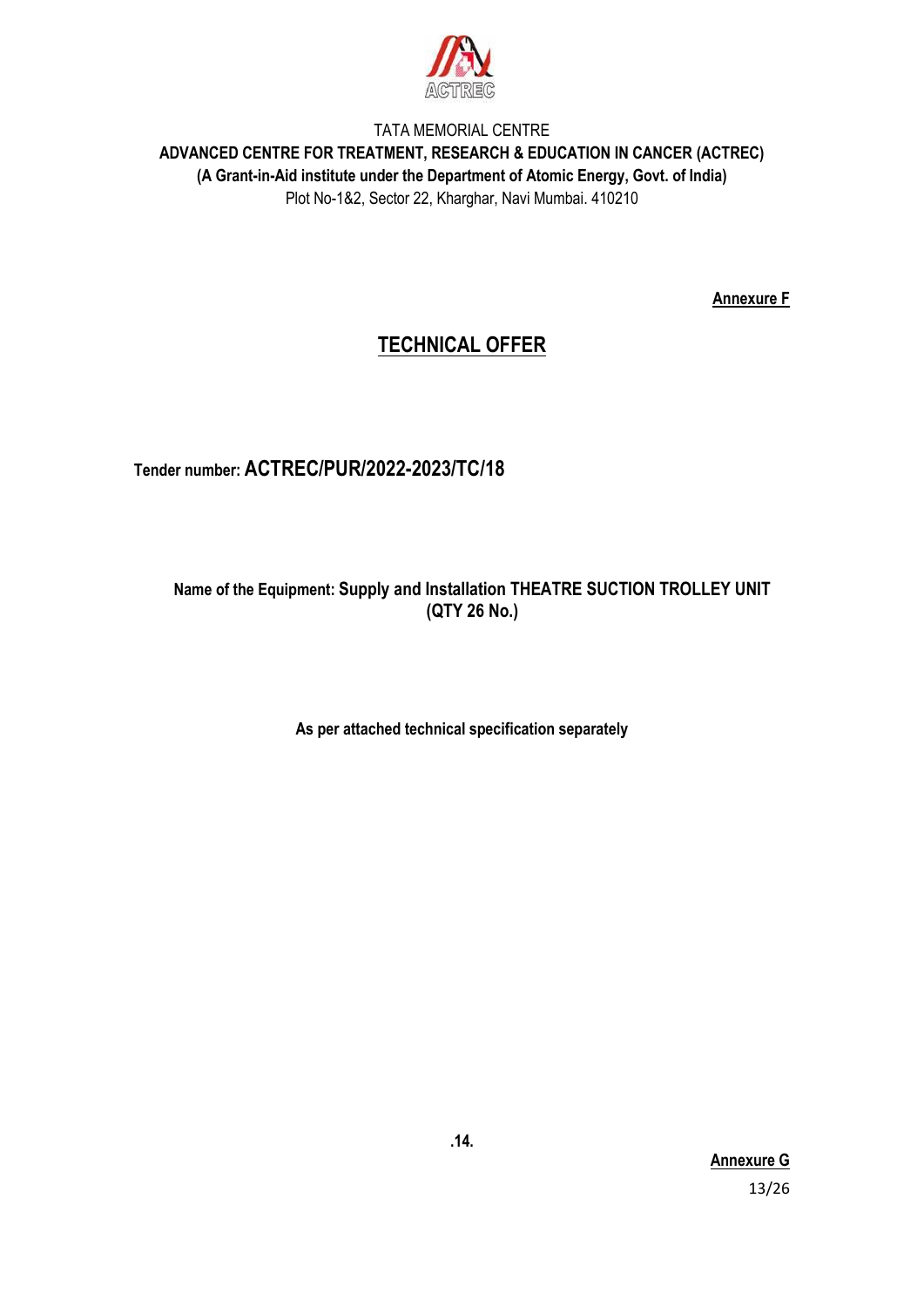

**ADVANCED CENTRE FOR TREATMENT, RESEARCH & EDUCATION IN CANCER (ACTREC)**

**(A Grant-in-Aid institute under the Department of Atomic Energy, Govt. of India)**

Plot No-1&2, Sector 22, Kharghar, Navi Mumbai. 410210

## **INSTRUCTIONS ABOUT FILLING THE FINANCIAL OFFER FORM**

- 1. The detailed price of the equipment should be quoted in Financial offer of the tender:
	- a. Ex-works cost of the entire equipment as per scope of supply with warranty as asked in the tender documents.
	- b. F.O.B. cost (including handling, inland freight & documentation charges) of the entire equipment
	- c. The freight & insurance charges (up to installation, commissioning and testing).
	- d. Total amount of the equipment on CIP basis, DDU (Delivered Duty Unpaid)/ DDP Homi Bhabha Cancer Hospital, Varanasi.
	- e. Installation & commissioning charges, if any, should be separately indicated.
	- f. AMC/CMC charges as asked in the tender documents
	- g. The delivery period of the equipment and the time required for installation / commissioning of the equipment must be mentioned.
	- h. The tender of the offer would be CIP/DDU (Delivered Duty Unpaid) / DDP Homi Bhabha Cancer Hospital, Varanasi. as per the International Commercial Terms, applicable at present. All essential spares, consumables, labour and any other incidental costs required for delivering the equipment up to the site of installation and for the startup of the equipment must be included in the commercial bid.
- 2. Following points shall be considered for arriving the lowest quoted bidder amongst the technically acceptable offers.:
	- a. To compare with INR, quote the value after tax without octroi and buyback (wherever applicable) offer shall be considered.
	- b. The total cost of equipment shall be calculated as under:

CIP Value inclusive of all items as per scope of supply (converted in INR with exchange rate at the beginning of the month of opening of financial bids) / Cost after tax without octroi in case of INR quote + Warranty charges + AMC/CMC charges as mentioned Tendered Technical Specification + any other additional charges like transportation/shifting charges, installation/commissioning charges etc .

Bids not complying with the warranty & post warranty AMC/CMC terms may liable to be disqualified.

3. If a tenderer/bidder states /quotes wording such as 'N.A'. or '— 'or 'N/A' or 'Not Applicable' or "Nil" charges etc, in the financial bid, then the bid shall be treated as unresponsive and will not be considered. (As per Rule 160 (xiv) of General Financial Rules 2005 vide DAE letter No. 1/5(3)/2012-Budget/ 2483 dated February 20, 2014).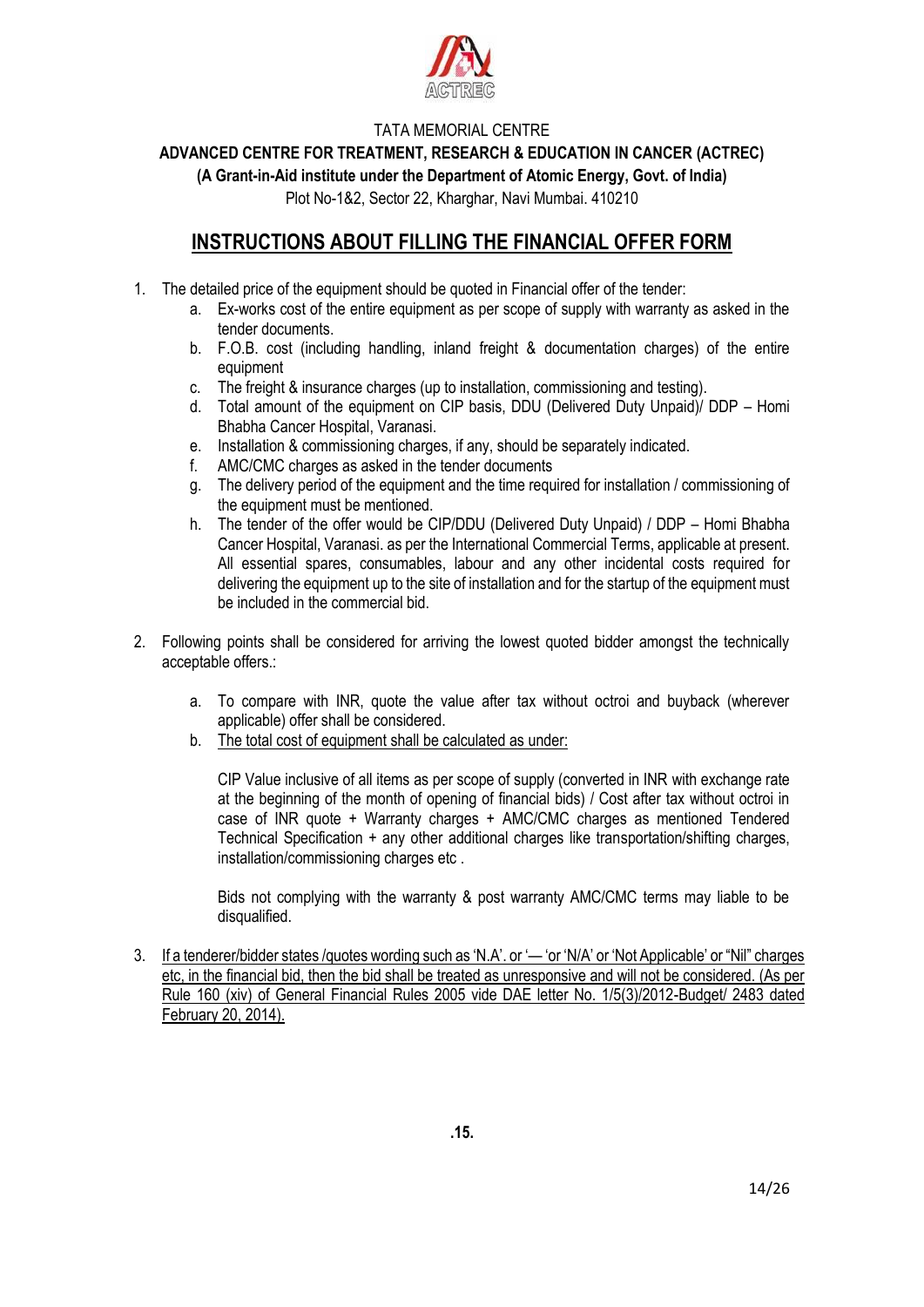

# **ADVANCED CENTRE FOR TREATMENT, RESEARCH & EDUCATION IN CANCER (ACTREC)**

### **(A Grant-in-Aid institute under the Department of Atomic Energy, Govt. of India)**

Plot No-1&2, Sector 22, Kharghar, Navi Mumbai. 410210

#### **4. Warranty & post warranty AMC:**

- a. Vendors are required to provide warranty and post warranty AMC/CMC as mentioned in the tender documents.
- b. Warranty period and terms of warranty including accessories, details of preventive / periodic maintenance, frequency and task description must be specified.
- c. Preventive maintenance visits as per manufacturer's recommendations should be undertaken during warranty and AMC period, in addition to the breakdown / service calls.
- d. Tenderer should clearly indicate compliance to these terms in the technical bid. Tenders not confirming to the clause are liable to be rejected.

#### **5. Validity:**

The tendered offer must remain valid at least for a period of **six months** (180 days) from the date of the opening of the technical bid.

#### **6. Mode of Payment:**

#### **1. Mode of Payment:**

#### **Terms of payment for offer in INR:**

**Plant, machinery and equipment: In respect of plant, machinery and equipment 80% payment against delivery at purchase's site and preliminary inspection and balance 20% after erection, commissioning and final acceptance and submission of 3% Performance Bank guarantee for a warranty period plus three months from date of installation**

**For Remaining Items (Except Plant, machinery and equipment): Full payment after receipt and acceptance of the stores within 30 days from the date of supply.**

#### **7. Uptime Guarantee period:**

The supplier and/or its Indian agent will be required to give the guarantee towards the performance of the equipment during the warranty period and in case of comprehensive annual maintenance contract period for maintaining the equipment in good working condition for a period of at least 347 days out of a period of 365 days a year (i.e. 95% uptime) 24X7. The eight hours non-functioning of the equipment will be considered as one day down time. Essential period to shut down the installation entirely or partially shall also be included in the down time while calculating the 95% guaranteed uptime. The supplier / agent shall be required to pay a penalty for every day 0.1% of the invoice value per day. If the number of days' downtime in each period of 365 days is more than the downtime permissible (which is to be calculated as defined above), the delay for not bringing the equipment in functioning order in any way, directly or even partially will be attributable to the firm. The bidder should provide the details of preventive maintenance to be undertaken through the year. The bills should be raised every month and will be paid every quarterly.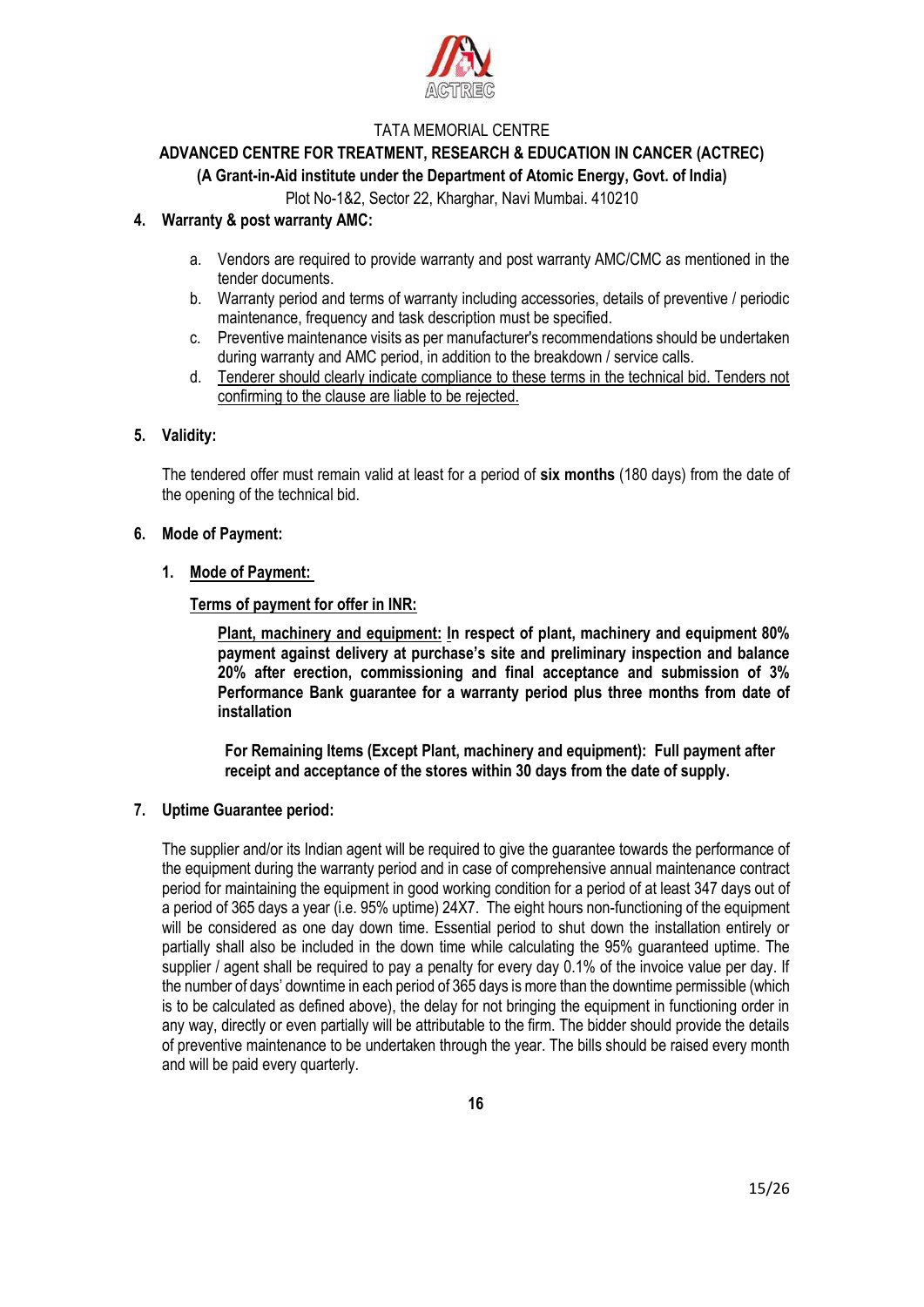

## **ADVANCED CENTRE FOR TREATMENT, RESEARCH & EDUCATION IN CANCER (ACTREC)**

#### **(A Grant-in-Aid institute under the Department of Atomic Energy, Govt. of India)**

Plot No-1&2, Sector 22, Kharghar, Navi Mumbai. 410210

#### **8. Spares parts:**

The supplier / Indian agent will be under obligation to provide the price list of all the spare parts required to be replaced after warranty period and should certify that the rates indicated in the price list shall be applicable for the period of 5 years after the warranty period.

#### 9. **Consumables:**

- a. Consumables as may be required for installation, commissioning, start up and trial runs shall be supplied by the supplier with the equipment without any extra charges.
- b. The price list of such consumables which shall be required for running of the equipment thereafter shall be submitted with validity for the period of 2years warranty and 5 years thereafter.

#### 10. **Liquidated damages**:

In event of failure to supply within the stipulated delivery period, the purchaser reserves the right to levy liquidated damages @ 2% per month or part thereof for the delayed supplies.

11. The amount / rate of taxes as may be levied should be indicated separately in the financial offer.

#### **12. Tendered requirement is for Non-Research Purpose, kindly quote GST Rate accordingly**

13. The term "without charges or free of cost" will imply as providing goods or services to the purchaser at no extra charges/cost including tax liability thereon and that the Octroi exemption will not be provided.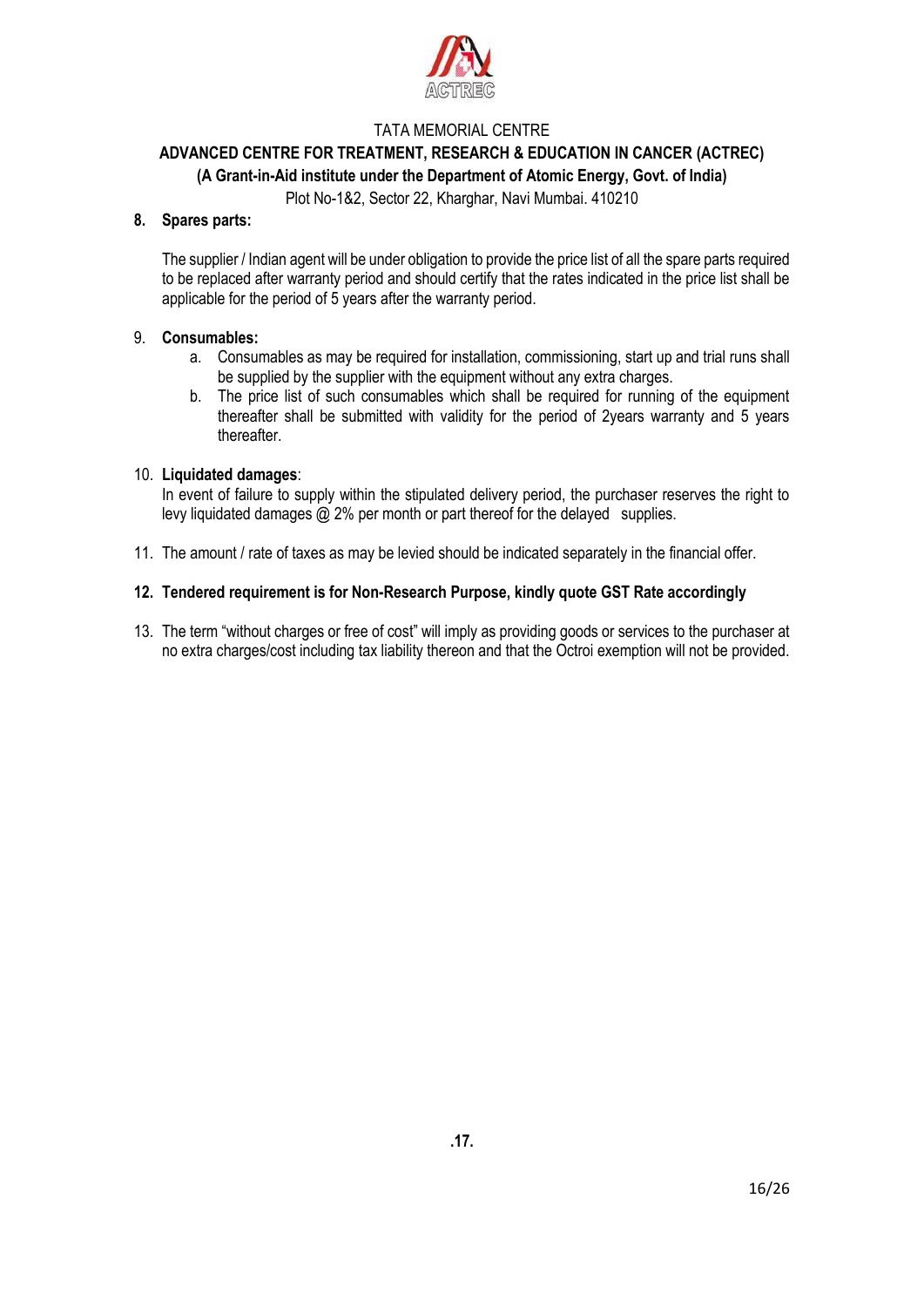

**ADVANCED CENTRE FOR TREATMENT, RESEARCH & EDUCATION IN CANCER (ACTREC)**

**(A Grant-in-Aid institute under the Department of Atomic Energy, Govt. of India)**

Plot No-1&2, Sector 22, Kharghar, Navi Mumbai. 410210

**Annexure H**

### **Commercial Offer /Price Bid Form**

## **Tender number: ACTREC/PUR/2022-2023/TC/18**

#### **Name of the Equipment: THEATRE SUCTION TROLLEY UNIT**

| Sr. | <b>Particulars</b>                                   | Qua   | Rate per    | <b>Currency</b> | <b>Total</b> |
|-----|------------------------------------------------------|-------|-------------|-----------------|--------------|
| No. |                                                      | ntity | <b>Unit</b> |                 | Amount       |
|     |                                                      |       |             |                 |              |
|     |                                                      |       |             |                 |              |
| 1.  | Ex-works cost inclusive of all items as asked in the | 26    |             |                 |              |
|     | technical specifications/scope of supply inclusive   | no.   |             |                 |              |
|     | of warranty as per tender documents                  |       |             |                 |              |
|     |                                                      |       |             |                 |              |
|     | 2. Please mention the GST applicable very clearly.   |       |             |                 |              |
|     | Also mention HSN code.                               |       |             |                 |              |
|     |                                                      |       |             |                 |              |
|     | Tendered requirement is for Non Research             |       |             |                 |              |
|     | Purpose. Kindly quote GST rate accordingly           |       |             |                 |              |
| 3.  | AMC/CMC cost for the period as per tender            |       |             |                 |              |
|     | documents                                            |       |             |                 |              |
|     |                                                      |       |             |                 |              |
|     | 4. Shifting charges from the place of off-loading on |       |             |                 |              |
|     | the other place to the place of installation, if any |       |             |                 |              |
|     | 5. Unpacking, Installation, testing & Commissioning  |       |             |                 |              |
|     | charges $-$ startup, trial etc, if any               |       |             |                 |              |
|     |                                                      |       |             |                 |              |
| 6.  | Annual maintenance service charges (Labor only)      |       |             |                 |              |
|     | for the period of 5 years after warranty (only to    |       |             |                 |              |
|     | be mentioned, if specifically asked in NIT)          |       |             |                 |              |
|     |                                                      |       |             |                 |              |
|     | 7. Comprehensive Annual Maintenance charges for      |       |             |                 |              |
|     | the period of 5 years payable on yearly basis (in    |       |             |                 |              |
|     | Indian Rupees) after warranty (only to be            |       |             |                 |              |
|     | mentioned if specifically asked in the NIT.)         |       |             |                 |              |
|     |                                                      |       |             |                 |              |
| 8.  | Percentage of discount offered on the price / cost   |       |             |                 |              |
|     | of the spare parts, optional accessories during the  |       |             |                 |              |
|     |                                                      |       |             |                 |              |
|     |                                                      |       |             |                 |              |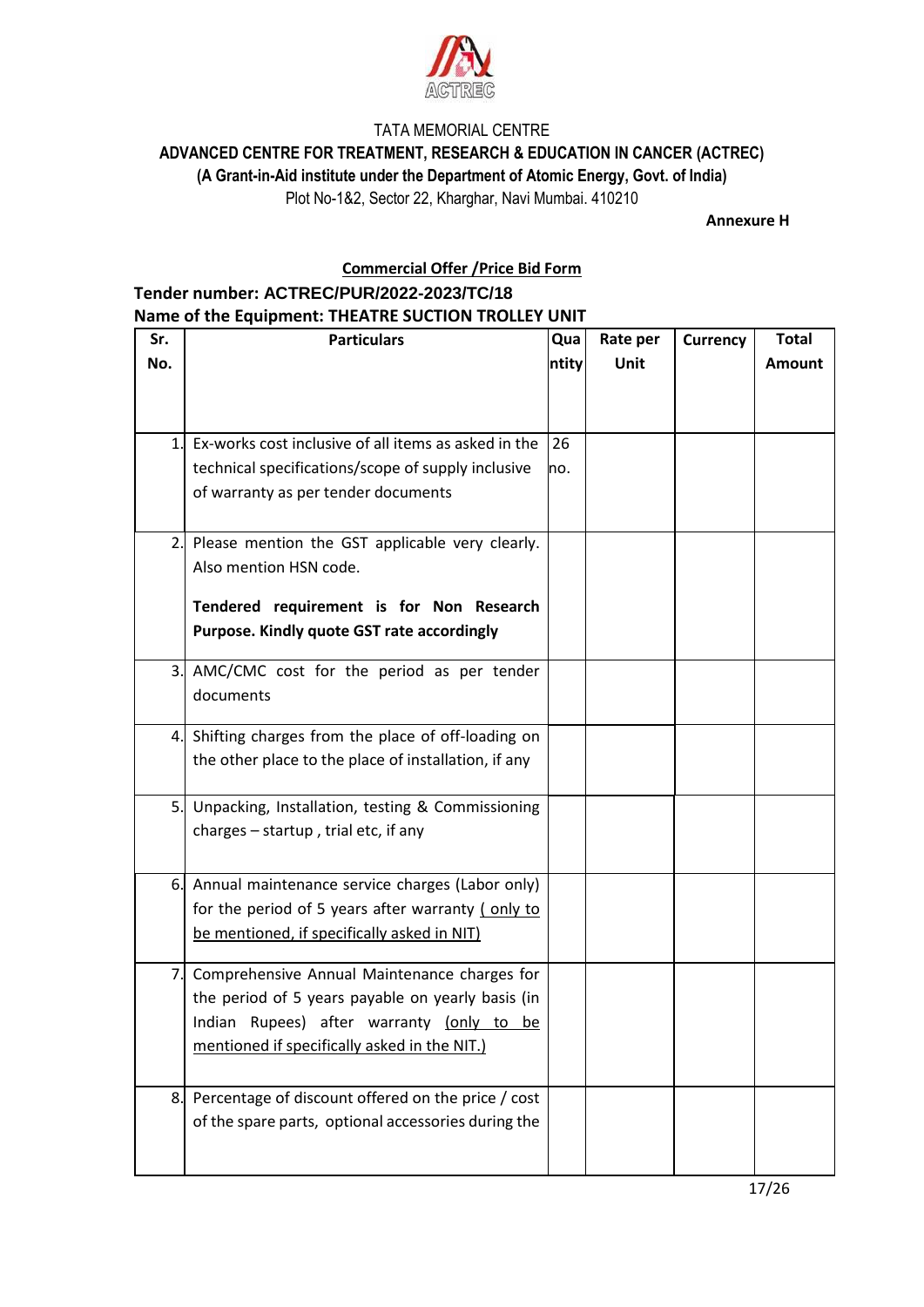

# **ADVANCED CENTRE FOR TREATMENT, RESEARCH & EDUCATION IN CANCER (ACTREC)**

#### **(A Grant-in-Aid institute under the Department of Atomic Energy, Govt. of India)**

Plot No-1&2, Sector 22, Kharghar, Navi Mumbai. 410210

|    | warranty and AMC period (enclose company price<br>list duly signed and attested)                                                                                                        |  |  |
|----|-----------------------------------------------------------------------------------------------------------------------------------------------------------------------------------------|--|--|
| 9. | Percentage of discount offered on the price / cost<br>of the consumables to be supplied during the<br>warranty and AMC period. (enclose company price<br>list duly signed and attested) |  |  |
| 11 | Buy Back (if applicable- only to be mentioned if<br>specifically asked in the NIT.)                                                                                                     |  |  |
| 12 | Specify other charges, if any                                                                                                                                                           |  |  |
| 13 | <b>HSN CODE</b>                                                                                                                                                                         |  |  |

Certified that the above information is correct & true to the best of my knowledge and belief. In case any information is found false and incorrect, the under signatory will be personally responsible for the consequences.

 **Signature**

 **Name of authorized person for bidder with seal**

**.18.**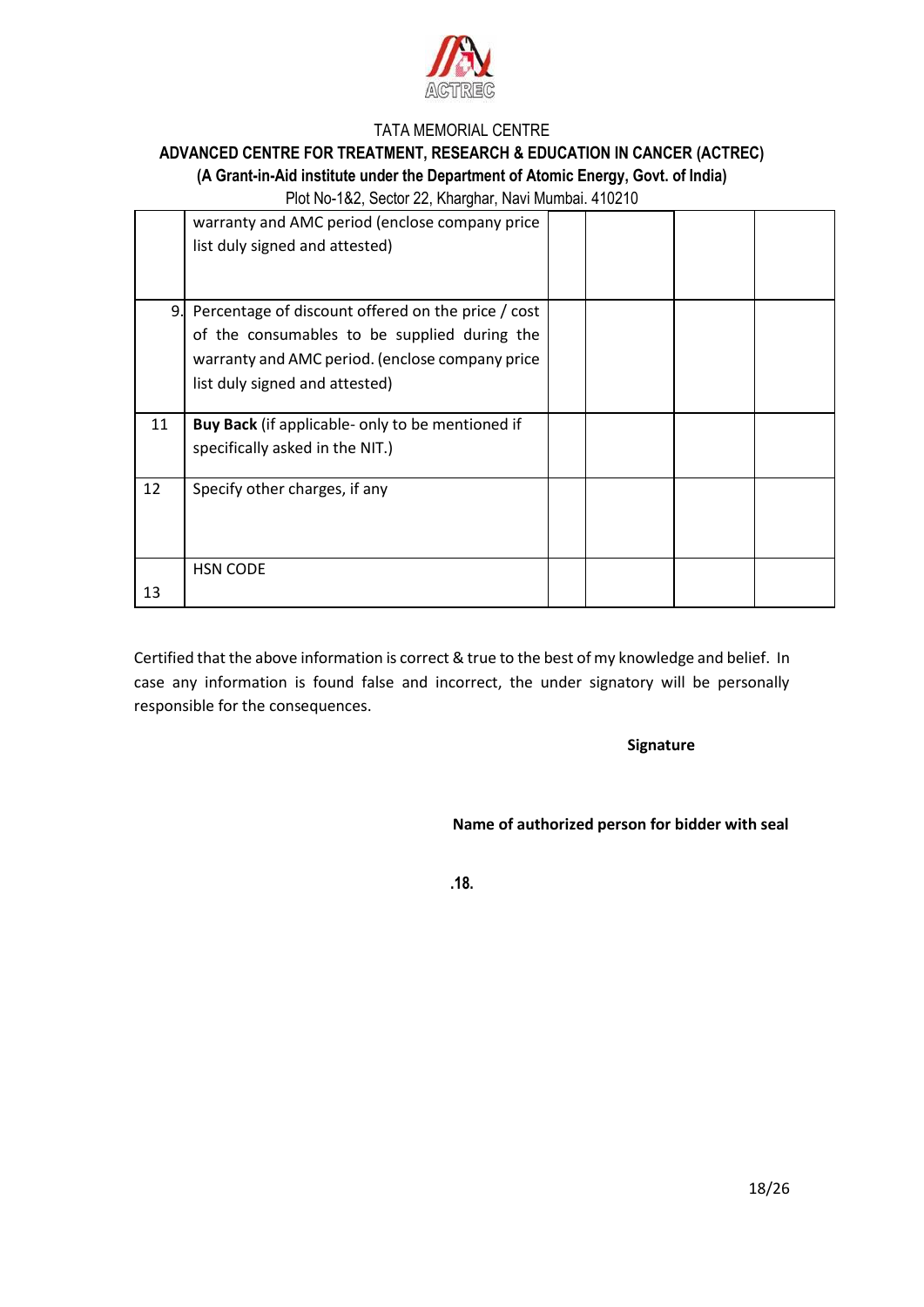

**ADVANCED CENTRE FOR TREATMENT, RESEARCH & EDUCATION IN CANCER (ACTREC)**

**(A Grant-in-Aid institute under the Department of Atomic Energy, Govt. of India)**

Plot No-1&2, Sector 22, Kharghar, Navi Mumbai. 410210

**Annexure J**

# **VENDOR CAPABILITY FORM**

| Tender number:: ACTREC/PUR/2022-2023/TC/13                                    |  |
|-------------------------------------------------------------------------------|--|
| Name / Title of the Bidder                                                    |  |
| Due Date and time of the submission of the tender.                            |  |
| Name of the Item / Work                                                       |  |
| Full Address (recent)                                                         |  |
|                                                                               |  |
|                                                                               |  |
|                                                                               |  |
| E-Mail (recent)                                                               |  |
| Tel. No & Mobile No. (recent)                                                 |  |
| Fax (recent)                                                                  |  |
| Name of the person authorized to deal / undertake                             |  |
| business for and on behalf of the bidder                                      |  |
|                                                                               |  |
| Tel. No & Mobile No. (Recent)                                                 |  |
| Fax (Recent)                                                                  |  |
| E-Mail (Recent)                                                               |  |
|                                                                               |  |
| Legal entity of the bidder whether Firm / Society /<br>Company / Other entity |  |
|                                                                               |  |
| a. Registration No.                                                           |  |
| b. Authority with whom registered                                             |  |
|                                                                               |  |
| c. Licence No. granted<br>for                                                 |  |
| by                                                                            |  |
| Main business of the bidder whether Manufacturer,                             |  |
| Business Distributor, Wholesale Dealer, Retail trader                         |  |
| or Service Agent                                                              |  |
| Authorized Area of operation in India                                         |  |
| Name of the Principal Organization / Company for                              |  |
| and on behalf working in India                                                |  |
|                                                                               |  |
| Origin of the Principal Organization / Company                                |  |
| Address of the Principal Organization / Company                               |  |
| Tel. No. & Mobile No.                                                         |  |
| Fax                                                                           |  |
| E-Mail                                                                        |  |
|                                                                               |  |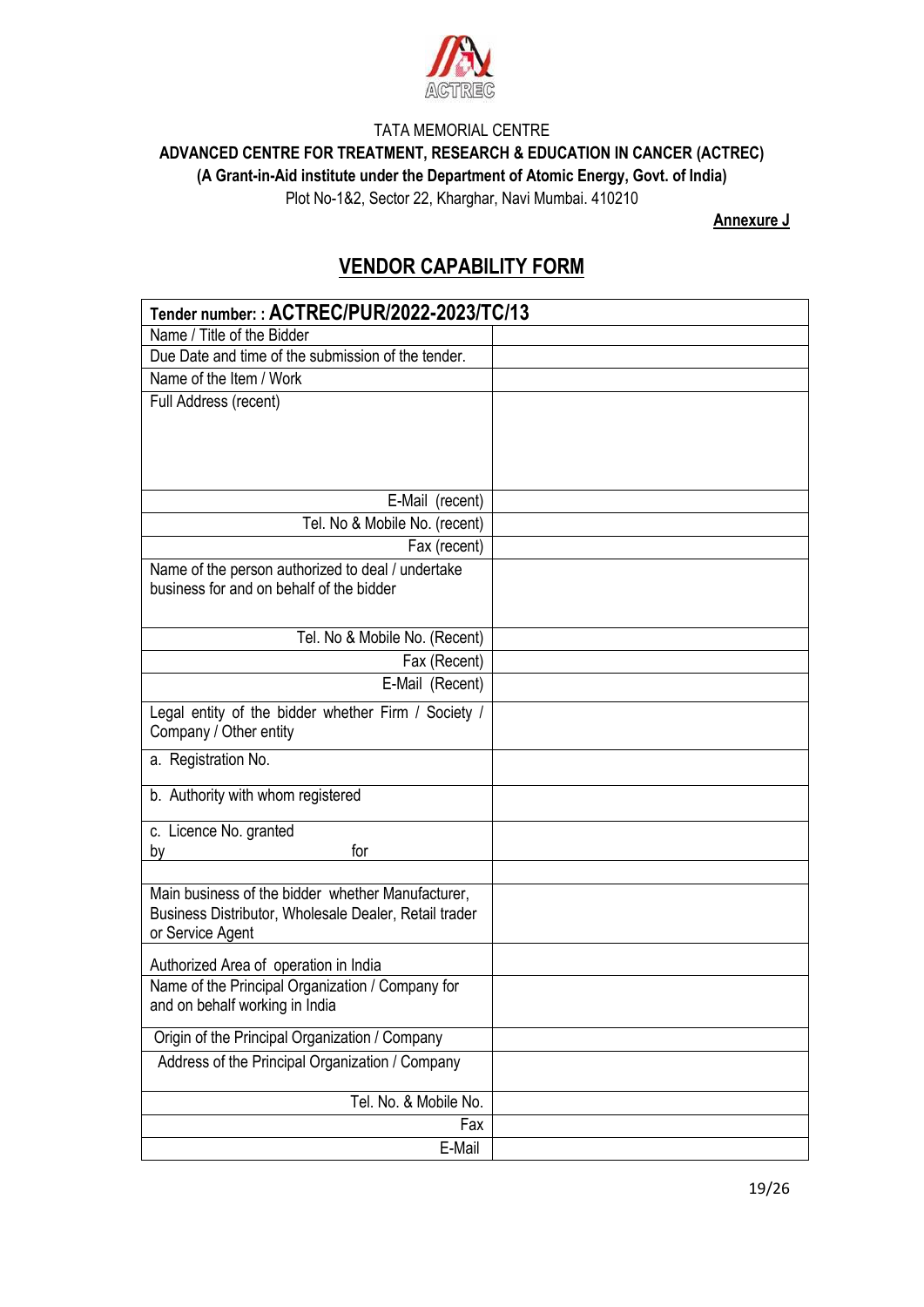

#### **ADVANCED CENTRE FOR TREATMENT, RESEARCH & EDUCATION IN CANCER (ACTREC) (A Grant-in-Aid institute under the Department of Atomic Energy, Govt. of India)**

Plot No-1&2, Sector 22, Kharghar, Navi Mumbai. 410210

| Name & Address of the Bankers of the bidders.                                                                                                                                      |  |
|------------------------------------------------------------------------------------------------------------------------------------------------------------------------------------|--|
| Authority / Delegation / Licence No. & Date granted<br>by the principal to the representative bidder                                                                               |  |
| PAN No.                                                                                                                                                                            |  |
| TAN No.                                                                                                                                                                            |  |
| Registration No. granted by Central Excise<br><b>Commissioner for Service tax</b>                                                                                                  |  |
| GST No.                                                                                                                                                                            |  |
| Central Excise License No.                                                                                                                                                         |  |
|                                                                                                                                                                                    |  |
| Import / Export Code No.                                                                                                                                                           |  |
| License No. for import                                                                                                                                                             |  |
| No. of manpower employed by the bidder                                                                                                                                             |  |
| a. Scientific                                                                                                                                                                      |  |
| b. Technical                                                                                                                                                                       |  |
| c. Administrative                                                                                                                                                                  |  |
| d. Finance                                                                                                                                                                         |  |
| Support facility equipment No.                                                                                                                                                     |  |
| Experience of the bidder in dealing with the tendered<br>item. Tenderer must have similar job done in the line<br>of business / experience with 3 to 5 years will be<br>considered |  |
| Whether supply of any item / service to TMC in past;<br>if yes indicate the Purchase Order No. & Date                                                                              |  |
| Any other relevant information for submission                                                                                                                                      |  |

Certified that the above information is correct & true to the best of my knowledge and belief. Nothing has been concealed and fabricated and in case any information is found incorrect. I, the under signatory will be personally responsible.

I/We have read all the general and special Terms and conditions of the tender and the same are acceptable to me/us.

> **(Tender's Signature) Stamp/Seal**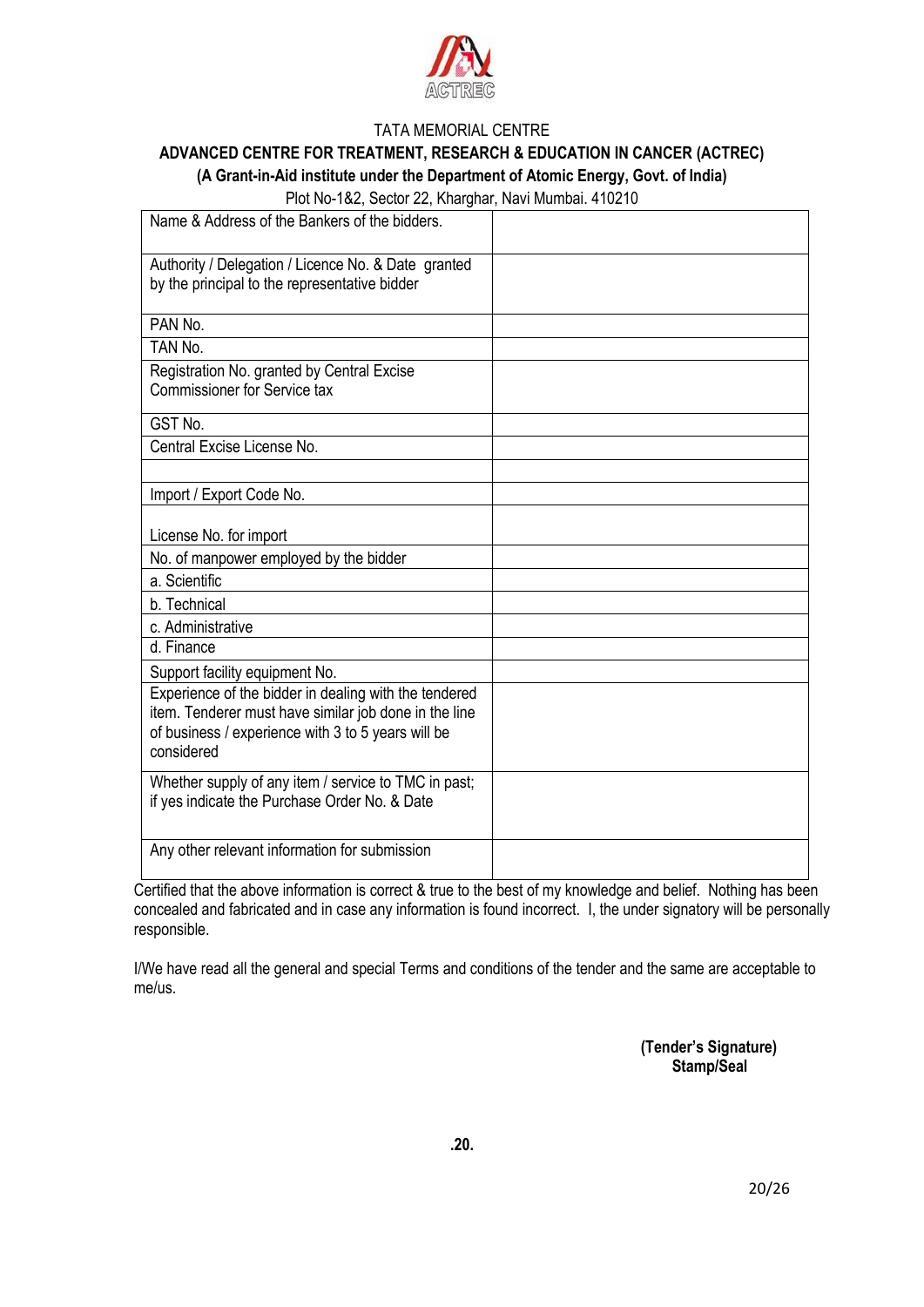

## TATA MEMORIAL CENTRE **ADVANCED CENTRE FOR TREATMENT, RESEARCH & EDUCATION IN CANCER (ACTREC) (A Grant-in-Aid institute under the Department of Atomic Energy, Govt. of India)**

Plot No-1&2, Sector 22, Kharghar, Navi Mumbai. 410210

#### **Annexure K**

*To be printed & executed on Letter head of the principal supplier/manufacturer of the equipment of foreign origin*

# **LETTER OF AUTHORIZATION**

|            | Chairman / Managing Director / President / Vice-President / General |           |        |  |                                                                                                                             |        |        |     |            |            |                                                                  |        |
|------------|---------------------------------------------------------------------|-----------|--------|--|-----------------------------------------------------------------------------------------------------------------------------|--------|--------|-----|------------|------------|------------------------------------------------------------------|--------|
| Manager    |                                                                     |           | hereby |  | certify                                                                                                                     |        | and    |     | declare    |            |                                                                  | that   |
| M/s.       |                                                                     |           |        |  |                                                                                                                             |        | having | its |            | registered |                                                                  | office |
| at         |                                                                     |           |        |  |                                                                                                                             |        |        |     |            |            | is an organization dealing with the                              |        |
|            |                                                                     |           |        |  |                                                                                                                             |        |        |     |            |            |                                                                  |        |
|            |                                                                     |           |        |  | scientific use for research/diagnostic/treatment and having business operations in India.                                   |        |        |     |            |            |                                                                  |        |
| It is also |                                                                     | certified |        |  | that our representation and operations in India is done & executed                                                          |        |        |     |            |            |                                                                  | by     |
|            |                                                                     |           |        |  |                                                                                                                             |        |        |     |            |            | which is a organization constituted under the provisions of      |        |
|            |                                                                     |           |        |  | and                                                                                                                         | having | their  |     | registered |            | office                                                           | at     |
|            |                                                                     |           |        |  |                                                                                                                             |        |        |     |            |            | who has been fully authorized by us to act as our representative |        |
|            |                                                                     |           |        |  | in whole or part of India to deal, undertake, participate in the business proceedings, quote rate for supply, installation, |        |        |     |            |            |                                                                  |        |
|            |                                                                     |           |        |  | testing and commissioning, after sales services of our products / equipments and their spare parts together with            |        |        |     |            |            |                                                                  |        |
|            |                                                                     |           |        |  | consumables and procure purchase orders to pass to us on such rates and conditions as may be negotiated by them             |        |        |     |            |            |                                                                  |        |

for and on behalf of us.

The Indian agent M/s. \_\_\_\_\_\_\_\_\_\_\_\_\_\_\_\_\_\_\_\_\_\_\_\_\_\_\_\_\_\_\_\_\_\_\_ has also been authorized to provide after sales services, supply spare parts and consumables on the authorized rates as indicated in the price list of the company for the period of the currency of warranty and annual maintenance contract thereafter for a period of 5 years. They have also been authorized to negotiate the rate for allowing special discount to the hospital.

> **Signature Name of authorized person for bidder with seal**

**.21.**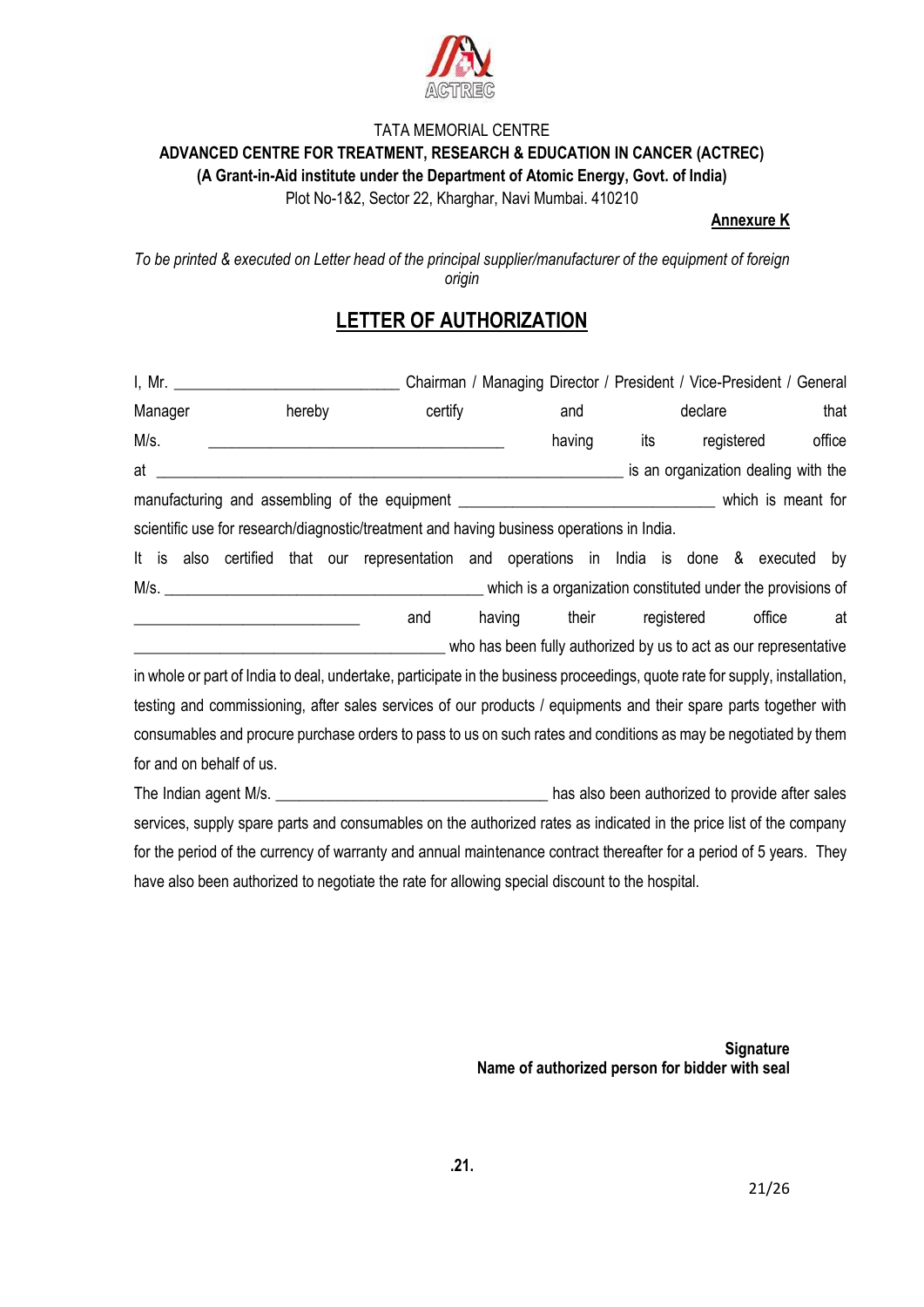

## TATA MEMORIAL CENTRE **ADVANCED CENTRE FOR TREATMENT, RESEARCH & EDUCATION IN CANCER (ACTREC) (A Grant-in-Aid institute under the Department of Atomic Energy, Govt. of India)**

Plot No-1&2, Sector 22, Kharghar, Navi Mumbai. 410210

#### **Annexure L**

*To be printed & executed on Letter head of the supplier company / Indian agent*

# **UNDERTAKING**

To, The Director, Advance Centre for Treatment Research & Education in Cancer Kharghar, Navi Mumbai – 410210.

- 1. I, the under signatory hereby undertakes to supply, install and erect, testing & commission and maintenance of the equipment namely example the state of the equipment namely example the state of the state on behalf of bidder on agreed terms and conditions as have been stipulated and mentioned in the Purchase order on acceptance of my offer for the above equipment / item.
- 2. I, the undersigned also hereby undertake to assure and promise to provide the spare parts within reasonable time for operation of the aforesaid equipment without any charge during the warranty period of 2 years and thereafter I will make available all the spare parts and consumables on the agreed price during the period of annual maintenance contract at least for the period of 5 years from the date of completion of the warranty period at the negotiated rate allowing discount on the price list of the company, authenticated copy of which will be submitted for your record.
- 3. Further also, I undertake to assure and promise to provide technical operational training to the scientific and technical staff members of the user Institute without any charge after commissioning of the equipment and condition thereof. In case training experts are not available in India the necessary operational training not exceeding to one week shall be arranged by the manufacturing company of the equipment in the manufacturing / assembling unit of the equipment in the foreign country of origin.

**Signature Name of authorized person for bidder with seal**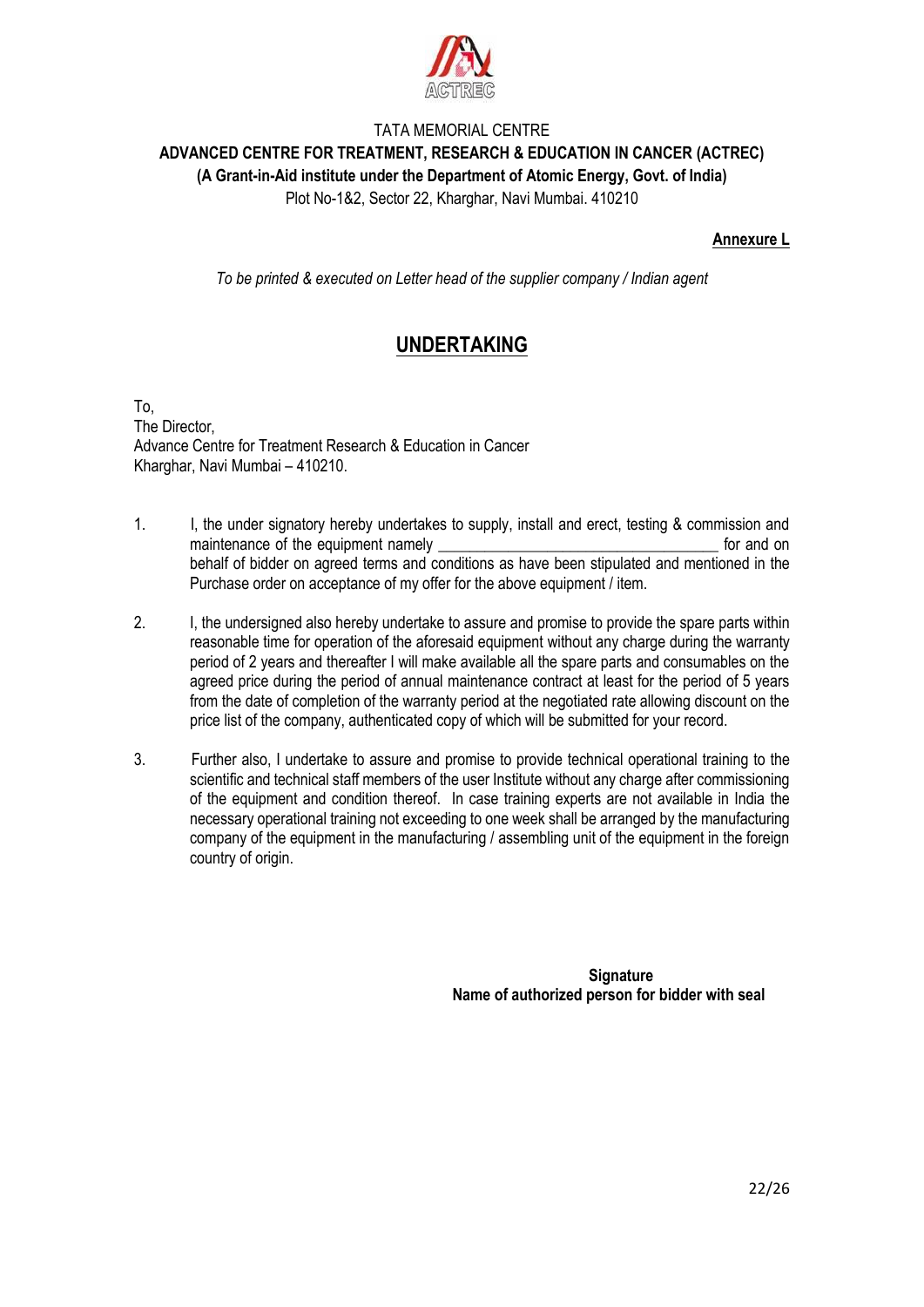

**.22.**

**Annexure M**

## **NEFT FORM Format**

#### **APPLICATION FORM FOR DEPOSITING PAYMENT AGAINST BILLS IN BANK ACCOUNT BY ELECTRONIC CLEARING SERVICE / NEFT**

|    | Name of the Vendor                           |  |
|----|----------------------------------------------|--|
| 2) | Vendor Address & Other Particulars           |  |
| a) | PAN NO.                                      |  |
| b) | GST NO.                                      |  |
| C) | CST NO.                                      |  |
| d) | Mobile No.                                   |  |
| e) | Email ID                                     |  |
| 3) | Account Holder's Name (Title of the Account) |  |
| 4) | Bank Account No.                             |  |
| 5) | Bank Name, Branch & Address                  |  |
| 6) | 9-Digit MICR code of the bank                |  |
| 7) | Account type (SB/CURRENT)                    |  |
| 8) | IFSC Code (attach Xerox copy of cheque)      |  |

I hereby declare that the particulars given above are correct and complete. If the transaction is delayed or not effected at all for reasons of incomplete information, I shall not hold the user institution responsible. I agree to discharge the responsibilities as a participant under the scheme.

**Signature of the Vendor with seal.**

Certified that the particulars furnished above are correct as per our records.

**Signature of the authorised official from the bank.**

**Bank stamp : Date :**

**Note: Xerox copy of cheque may be attached, without which the form will not be accepted.**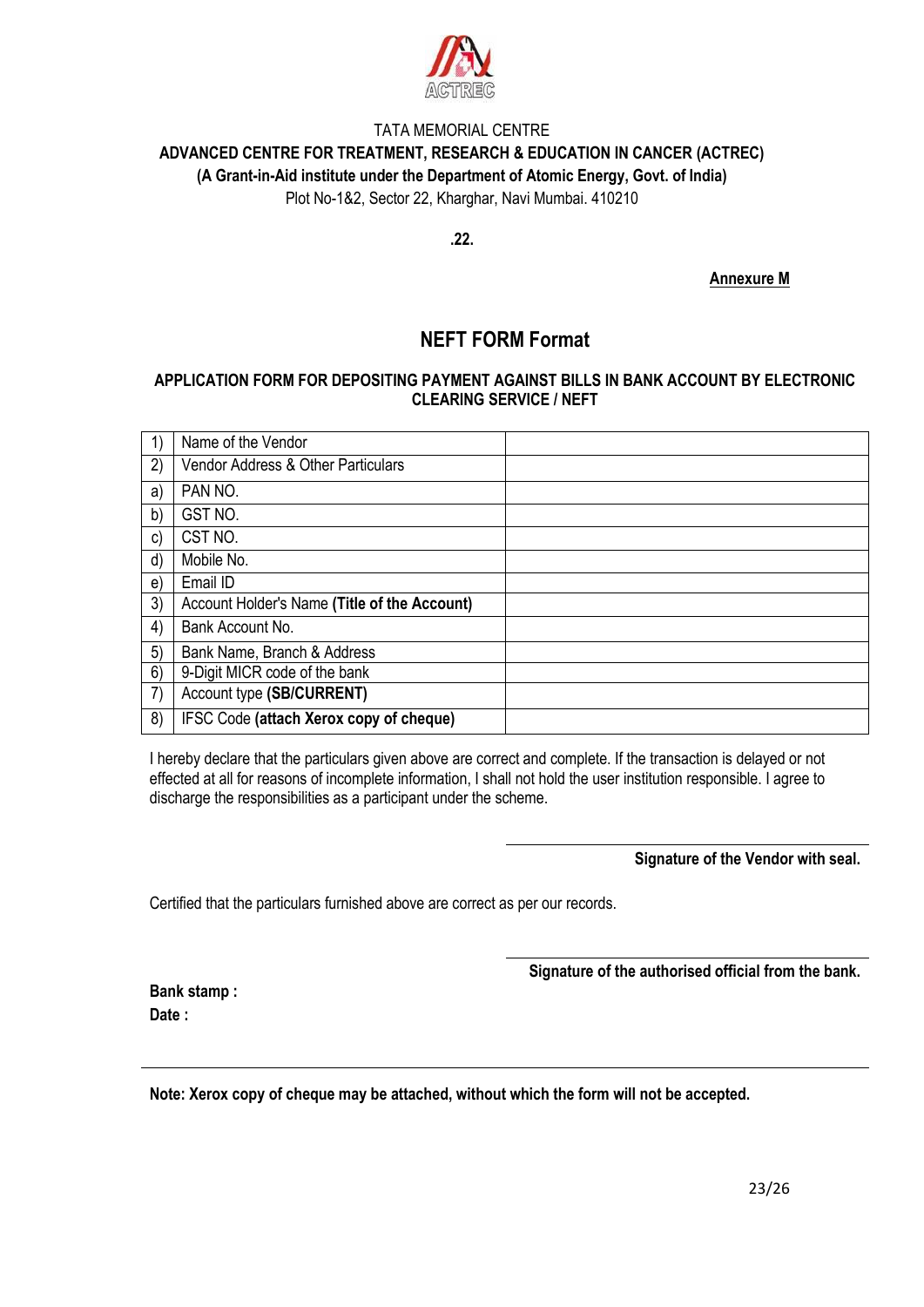

**.23.**

**Annexure N**

# **FORMAT OF NOTARY AFFIDAVIT ON NON- JUDICIAL STAMP PAPER OF RS.100/- STATING THEIR IN AS UNDER: -**

- 1. Confirming that no case pending against them in court of law, or that no time they were penalized by any court of Law or Regulatory Authority.
- 2. That the firm is never being blacklisted /penalized /defaulted by any government Institution / Hospitals with in last 5 years.
- 3. That the firm has deposited up to date Sales Tax and Income Tax. (Upload scans copy of clearance / Return certificate).
- 4. That the rates quoted by the firm are the lowest and not higher than the wholesale market rates /quoted in any other Institution or Hospitals. Rates have been checked by me / us and if approved I shall supply that items in the specified period.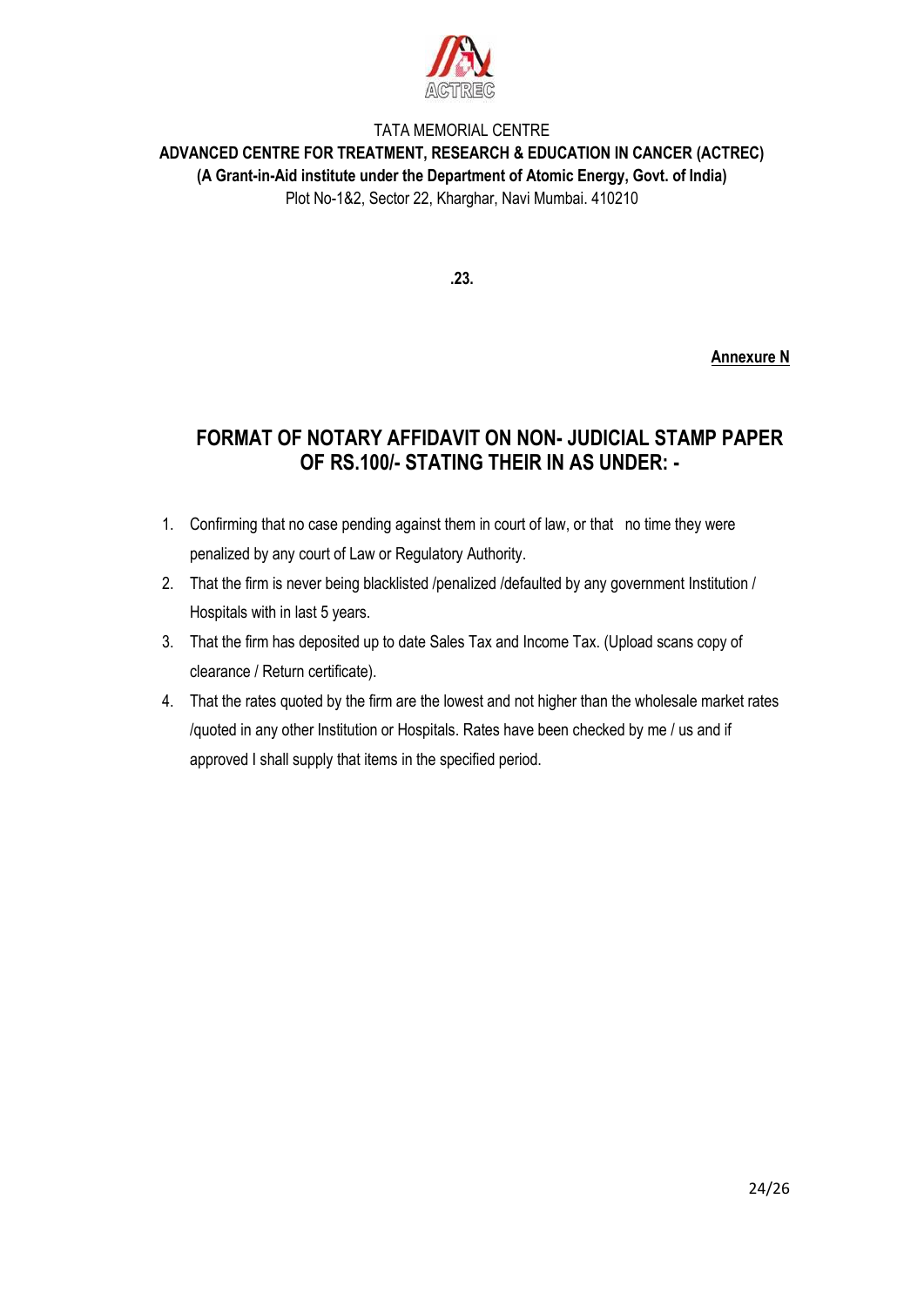

**.24.**

**Annexure P**

*To be printed & executed on Letter head of the supplier company / Indian agent*

# **SCHEDULE OF DISCLOSURE OF EXISTING CUSTOMERS TO WHO SUPPLY OF EQUIPMENT / SERVICE MADE AVAILABLE IN INDIA**

# **CERTIFICATE**

| This is to certify that M/s.                                                                                                                                                                                                   | having manufacturing                         |
|--------------------------------------------------------------------------------------------------------------------------------------------------------------------------------------------------------------------------------|----------------------------------------------|
|                                                                                                                                                                                                                                | and having registered office                 |
| at the contract of the contract of the contract of the contract of the contract of the contract of the contract of the contract of the contract of the contract of the contract of the contract of the contract of the contrac | is a company registered and incorporated     |
| company under the Law of the land of                                                                                                                                                                                           | , is our the principal company manufacturing |
|                                                                                                                                                                                                                                | The said equipment has been supplied,        |
| installed and successfully commissioned with the users as are listed with their addresses in annexure                                                                                                                          |                                              |
| hereto.                                                                                                                                                                                                                        |                                              |

This is also to certify that we have not supplied above named equipment to any of the users in India at the cost less than the price quoted by us to Director, ACTREC, within the period of last six months.

**Signature**

**Name of authorized person for bidder with seal**